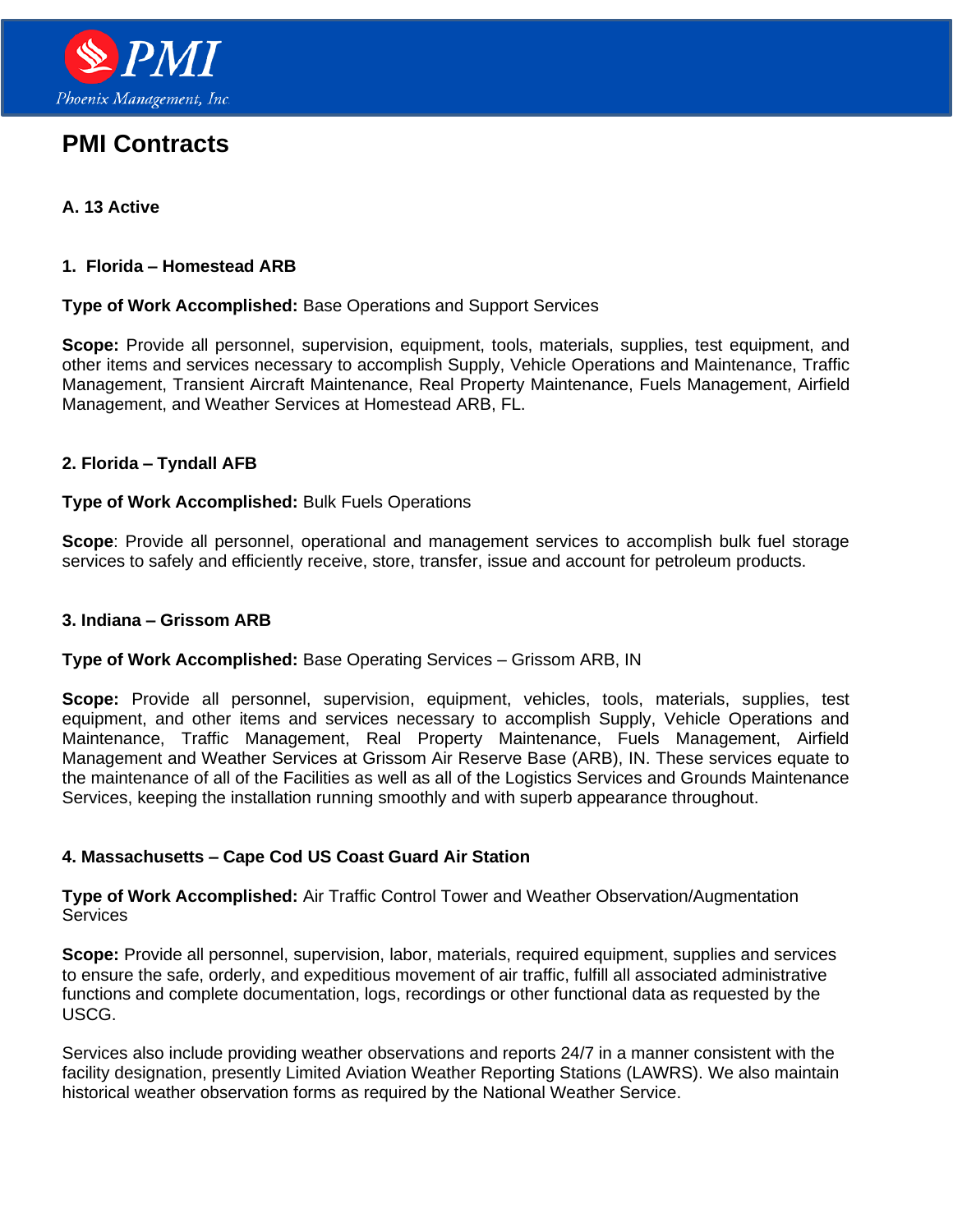## **5. Massachusetts – Westover ARB**

## **Type of Work Accomplished:** Base Operating Services

**Scope:** Perform nearly all Facilities Maintenance and Logistics-related duties on the installation. Duties were comparable with those of an Air Force Base Logistics Group. Responsibilities include Base Supply; Vehicle Operations and Maintenance; Fuels Management; Traffic Management; and Real Property Maintenance and Services.

## **6. Missouri – Fort Leonard Wood**

#### **Type of Work Accomplished:** Logistics Support Services

**Scope:** Provide a full range of Logistics Support Services – Material Maintenance, Supply Services and Transportation Services – for Fort Leonard Wood, MO. Maintenance includes management of equipment repair facilities and providing all supporting functions and material; scheduled and unscheduled maintenance and repair of tactical and non-tactical equipment; field level maintenance on unit-owned equipment and weapons; pass-back maintenance; dining facility appliances and equipment maintenance; technical inspections and production control. Supply includes operation of the Central Issue Facility (CIF); Clothing Initial Issue Point (CIIP); Ammunitions Supply Services (ASP); and Hazardous Material (HAZMAT) management. Transportation Services includes passenger movement and Motor Pool operations.

#### **7. Montana – Billings, Bozeman, Butte, and Missoula**

#### **Type of Work Accomplished:** Facilities Maintenance and Custodial Services

**Scope:** Perform full facilities maintenance services for multiple locations throughout the state of Montana. Services include mechanical maintenance, custodial services, grounds maintenance, snow removal and pest control services. The buildings serviced are: the Battin US Courthouse in Billings, Bozeman Federal Building and US Post Office, Mike Mansfield Federal Building and US Post Office in Butte, and the Missoula Federal Building and US Courthouse. Three of the locations are historical buildings and work performed on these structures must protect and preserve the historical integrity of the buildings.

## **8. New Jersey – Elizabeth City US Coast Guard Air Station**

**Type of Work Accomplished:** Air Traffic Control Tower and Weather Observation/Augmentation **Services** 

**Scope:** Provide all personnel, supervision, labor, materials, required equipment, supplies and services to ensure the safe, orderly, and expeditious movement of air traffic, fulfill all associated administrative functions and complete documentation, logs, recordings or other functional data as requested by the USCG.

Services also include providing weather observations and reports 24/7 in a manner consistent with the facility designation, presently Limited Aviation Weather Reporting Stations (LAWRS). We also maintain historical weather observation forms as required by the National Weather Service.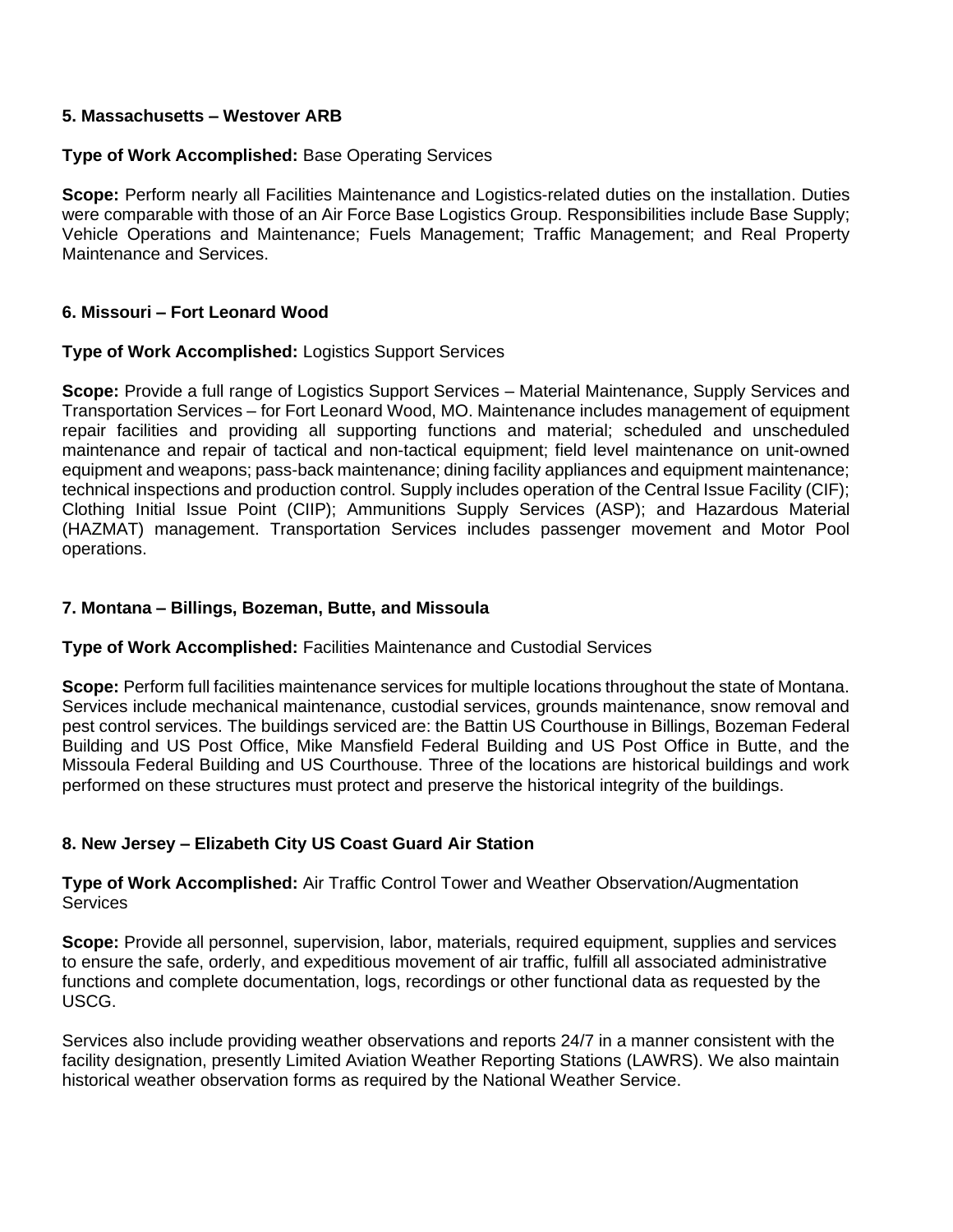# **9. North Dakota – Grand Forks AFB**

## **Type of Work Accomplished:** Furnishings Management and Dormitory Room Maintenance

**Scope:** Provide all management, labor, tools, equipment, transportation, and materials necessary to operate the base Furnishings Management Office (FMO) at Grand Forks AFB and maintain governmentfurnished property in support of the Dormitories and Fire Department.

Services include Furnishing Management, Control and Disposition of Assets, Carpet and Rug Cleanings, Minor Maintenance for Dorm Furnishings and Appliances, Inspections, and Change of Occupancy Maintenance for facilities. Examples of services include providing furniture and furnishings for dormitories, lodging, unaccompanied officer and non-commissioned officer (NCO) quarters, and fire department sleeping and entertainment areas. Services also include inventory; repair; pickup and delivery; processing requisitions and work orders; establishing and maintaining budgets and plans; and all actions related to management of government-provided furniture, equipment, tools, facilities and other property.

## **10. Rhode Island – Naval Station Newport**

#### **Type of Work Accomplished:** Security Monitoring Services

**Scope:** Provide all personnel, supervision and oversight, training, any required transportation and security monitoring services for the unarmed, non-law enforcement, internal alarm monitor services. Provide monitoring of alarms as an unarmed alarm monitor (24/7/365 coverage). In addition to alarm monitoring, services include support of an advanced Electronic Security System (ESS), which monitors critical areas within the installation and coordinates and documents response when alarms are activated. Other services include being the point-of-contact (POC) for emergency response efforts to unlock secured doors, acting as the NUWCDIVNPT Command Duty Officer (CDO) representative (administrative duties only), coordinating response with Naval Station Newport's Emergency Services/Public Safety (i.e., Medical, Police, Fire), recording reports received and contacting designated POCs for repair action (e.g., floods, broken lighting, structural and utilities damage), and providing field assistance for authorized personnel to access secured building or office spaces within the installation and NUWCDIVNPT assets located on Naval Station Newport.

## **11. Texas – Waco**

**Type of Work Accomplished:** Facilities Maintenance and Custodial Services

**Scope:** Perform full facilities maintenance services at the Waco Courthouse. Services include mechanical maintenance, custodial services, grounds maintenance, snow removal and pest control services.

## **12. Utah – Hill AFB**

**Type of Work Accomplished:** Hazardous Materials Handling, Management and Pour-Down Facility **Support** 

**Scope:** Provide all management, labor, and equipment necessary to minimize Hazardous Materials (HAZMAT) usage while ordering, receiving, handling, transporting, distributing, tracking, and disposing of HAZMAT. Operations conducted accordance with all environmental regulations and Air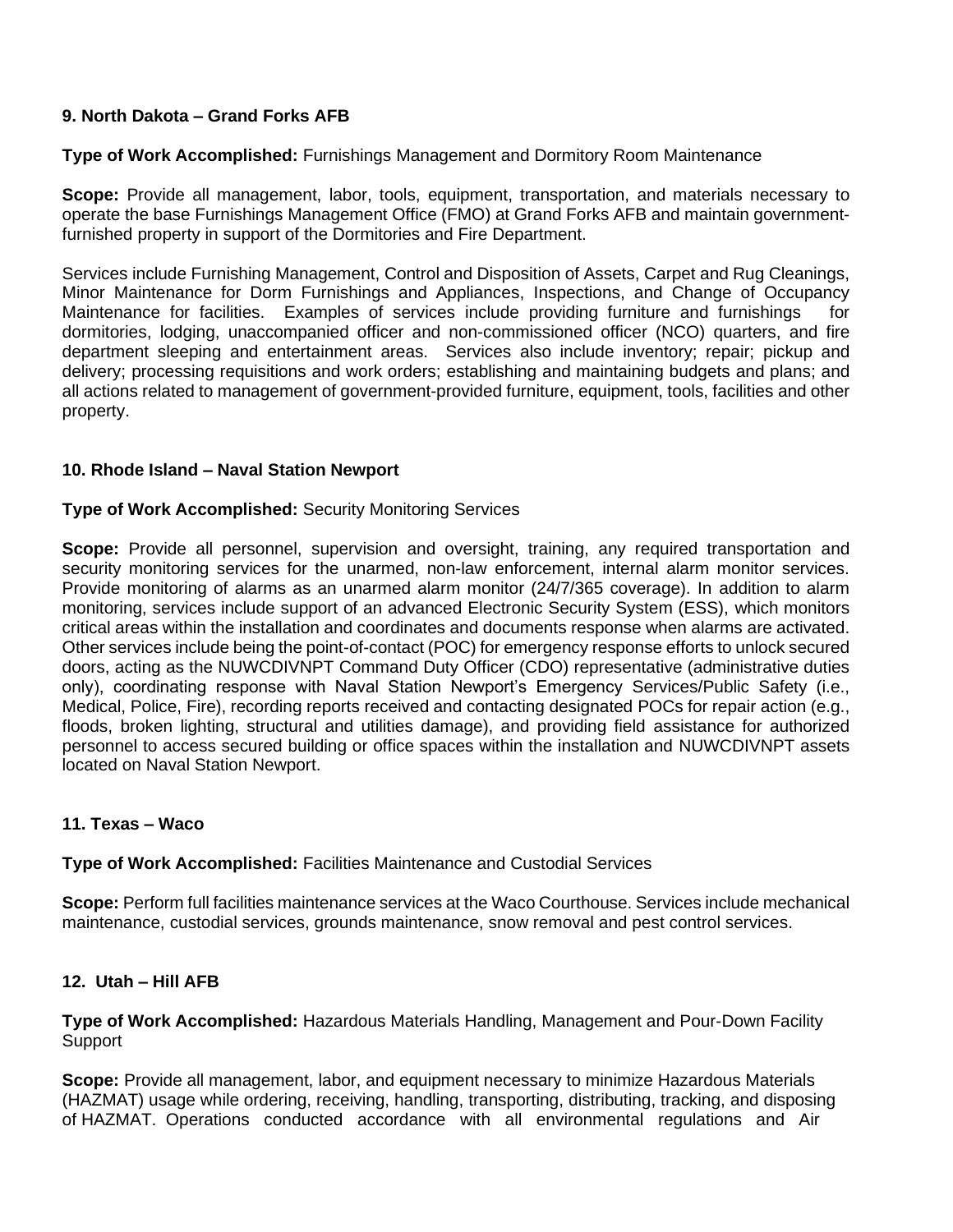Force Instructions. Examples of some of the work include "pour-down" of HAZMAT into various size containers usable on aircraft and aircraft component maintenance lines; distribution of HAZMAT to the requiring cell activities; and recycling or disposing of the products to minimize HAZMAT waste. Services also require delivery and pickup of material in depot supply or other outlying areas; conducting and documenting inventories; printing and affixing labels; and frequent operation of the Enterprise Environment Safety & Occupational Health Management System (EESOH-MIS).

# **13. Washington – Land Ports of Entry (LPOE)**

**Type of Work Accomplished:** Facilities Operations and Maintenance Services, – various locations NW Washington

**Scope:** PMI provides management, supervision, personnel, labor, materials, equipment, and supplies and is responsible for the efficient, effective, economical, and satisfactory operation, scheduled and unscheduled maintenance, and repair of equipment and systems located within buildings inside the property line of the Pacific Highway LPOE; Peace Arch LPOE; Border Sector Headquarters, Annex, & Seizure Vault in Blaine, WA; Kenneth G. Ward LPOE in Lynden, WA; Sumas LPOE in Sumas, WA; and Point Roberts LPOE in Point Roberts, WA.

Work includes the following Electrical systems and equipment; Mechanical, plumbing, Building Automation System (BAS), heating, boilers, chillers, ventilation systems, exhaust systems and air conditioning (HVAC) systems and equipment; Fire protection and life safety systems and equipment; Building Monitor and Controls systems; Architectural and structural systems, fixtures, and equipment; Work Request and Work Order desk operations, to include record keeping using a National Computerized Maintenance Management System (NCMMS), as well as other administrative functions; Mechanical equipment for window washing (wall glider, tracks, davits, pedestals and associated equipment); Locks, keycard systems, vehicle barrier systems and static and dynamic bollard systems; Dock levelers and rollup and sliding garage doors; Storm drainage systems; Roofing system investigations and repairs; Maintenance and repair of U.S. flag pole, lighting and pulley system; Maintenance of kitchen and concessions area drains; and Maintenance of conveying equipment, parking control equipment, and loading dock equipment.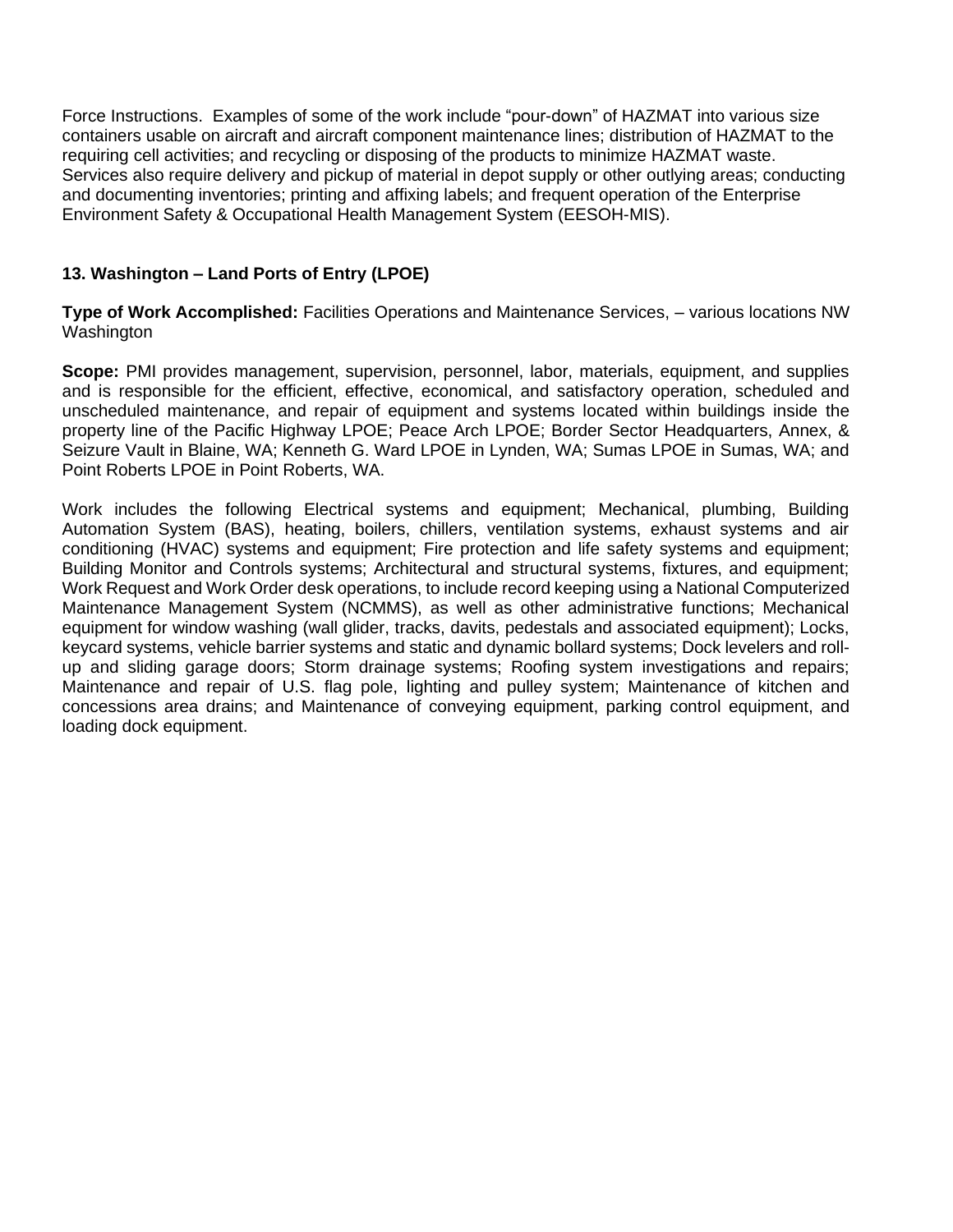# **B. 92 Completed**

# **1. Alabama – Fort Rucker**

## **Type of Work Accomplished:** Vehicle Registration Services

**Scope:** Provided labor, material and expertise to operate Fort Rucker vehicle registration offices at the Fort Rucker Soldier Service Center and three facility Access Control Points (ACP) located in Ozark, Enterprise and Daleville, AL. Interviewed vehicle owners and/or their authorized representatives to determine their authorization to register and operate their Privately-Owned Vehicles (POV) on Fort Rucker, AL. Ensured only properly identified and eligible personnel were permitted to register privately owned vehicles and gain access to the installation. Implemented changes and advancements in database management applications used at Fort Rucker to ensure continuous improvement.

## **2. Alaska – Eielson AFB**

#### **Type of Work Accomplished:** Air Terminal and Ground Handling Services

**Scope:** Provided all personnel, labor, equipment, supervision, and other items necessary to provide Air Mobility Command (AMC) with Air Terminal and Ground Handling Services, in support of the DOD airlift system, to include: all AMC organic, AMC commercial contract/lease, Civil Reserve Fleet (CRAF), organic Air National Guard, organic Air Force Reserve, and theater/other DOD component assigned organic airlift aircraft and certain Foreign Government aircraft as directed by the designated Government Contracting Officer (CO).

Rendered all specified assistance to deploying/augmentation forces as required for contingency situations. We provided Air Terminal and Ground Handling services to include: Air Terminal Operations Center; Air Freight Service; Load Planning; Aircraft Loading/Offloading; Fleet Services; Passenger Service; Dispatch/Flight Control; Baggage Service; Emergency Service; Communications; Custodial Service and Equipment Maintenance.

## **3. Alaska – Elmendorf AFB**

## **Type of Work Accomplished:** Operation of Base Supply Function

**Scope:** Responsible for the supply/equipment accounts. We requisitioned, received, inspected, stored, issued, delivered, shipped, transferred, and disposed of supplies and equipment assets to support the 3rd Wing customers, EAFB Tenant units, remote sites, and transient customers at EAFB. We provided oversight for the base repair cycle and provided specialized handling for hazardous, classified, communication security (COMSEC), sensitive, weapons and pilfer able assets. In addition, we performed all administrative, filing and office correspondence procedures related to the operation of Supply. This contract included Inventory Control, Customer and Training Services, and Mobility Support.

## **4. Arizona – Fort Huachuca**

**Type of Work Accomplished:** Aviation Maintenance, Rotary and Fixed Wing Aircraft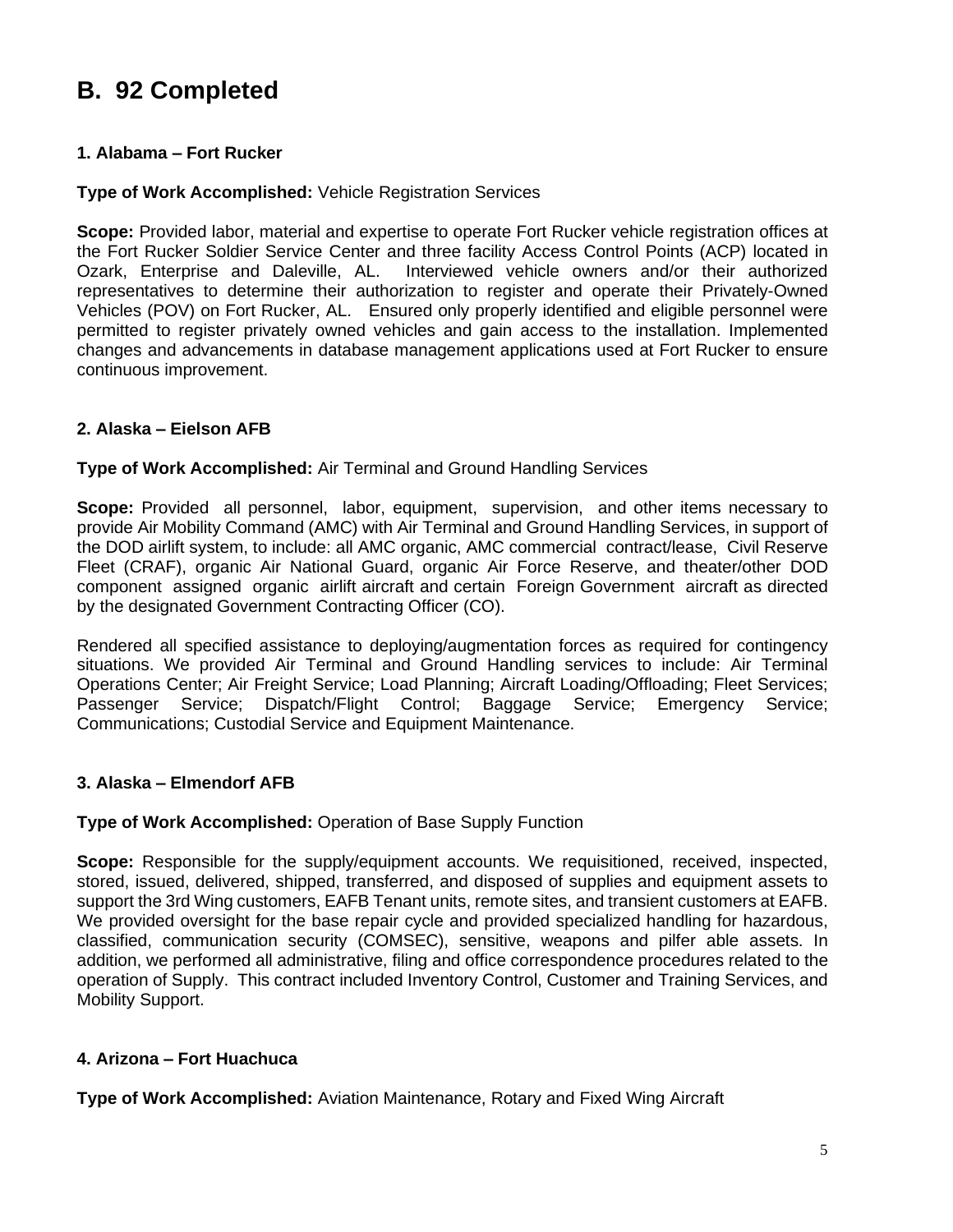**Scope:** Supported the Directorate of Logistics (DOL) Aircraft Maintenance Branch at Fort Huachuca, AZ. Furnished all management, personnel, materiel, and equipment, unless specified as Government furnished to accomplish the work required by the statement of work. Management: Prepared Program plans and reports as required by contract. Maintenance: Maintained aircraft and aircraft ground support equipment. Support included but was not limited to Preventive Maintenance (PM), lubrication, servicing, repairs, troubleshooting, and diagnosis of malfunctions, removal and replacement of parts, components, and assemblies, overhauling, rebuilding of components, estimating costs of repairs, machine shop alterations, sheet metal reports, limited welding, spot painting, aircraft air condition servicing and repairing, and aircraft recovery. Aircraft maintained consisted of rotary and fixed wing aircraft. Contract included several types of aircraft that were not standard to the Arm y system, which were operated by DOD or other Federal Activities. Supply: Requisitioned, received, stored, maintained, inventoried, issued, disposed, and established and maintained formal accountability for all materiel, and equipment required to support the maintenance mission.

# **5. California – Castle AFB**

## **Type of Work Accomplished:** Transient Aircraft Maintenance Services

**Scope:** Provided all personnel, equipment, tools, materials, supervision and other items and services to perform Transient Aircraft Maintenance Service at Castle AFB, CA., to include Transient Alert Management and Control, Arrival Services, Processing Services, Departure Services within the time frames established to meet transient aircraft arrival, processing and departure schedules. In addition, perform Facilities Management and maintenance, emergency services and program management.

# **6. California – Fort Hunter Liggett**

## **Type of Work Accomplished:** Logistics Support Services

**Scope:** Provide the appropriate amounts of qualified labor and management necessary to perform all logistics support services (to include functions required to perform named tasks) ordered under this task order in a cost effective, safe and environmentally sound manner. This support focus is primarily on the following areas: Materiel Maintenance, Supply Services, and the associated logistics analysis and management functions in support of the Fort Hunter Liggett mission.

# **7. California – Los Angeles**

# **Type of Work Accomplished:** Passenger Processing Services - Los Angeles International Airport, CA

**Scope:** Provided personnel, equipment, tools, materials, supervision, and other items necessary to perform Commercial Passenger Services for the Air Mobility Command (AMC) Commercial Gateways on all US Government and Civil Reserve Air Fleet (CRAF) aircraft owned/controlled or operating for AMC requiring services.

# **8. Type of Work Accomplished:** Equipment Management & Warehouse Services for EPA Region 9

**Scope:** Provided warehouse services to the Environmental Protection Agency (EPA) for emergency and terrorism response equipment, to support the 24-hours a day, 7-days per week (24/7) response capabilities of EPA Region 9's On-Scene Coordinators. Region 9 includes the states/territories of Arizona, California, Nevada, Hawaii, U.S. Flag Territories of American Samoa, Guam; the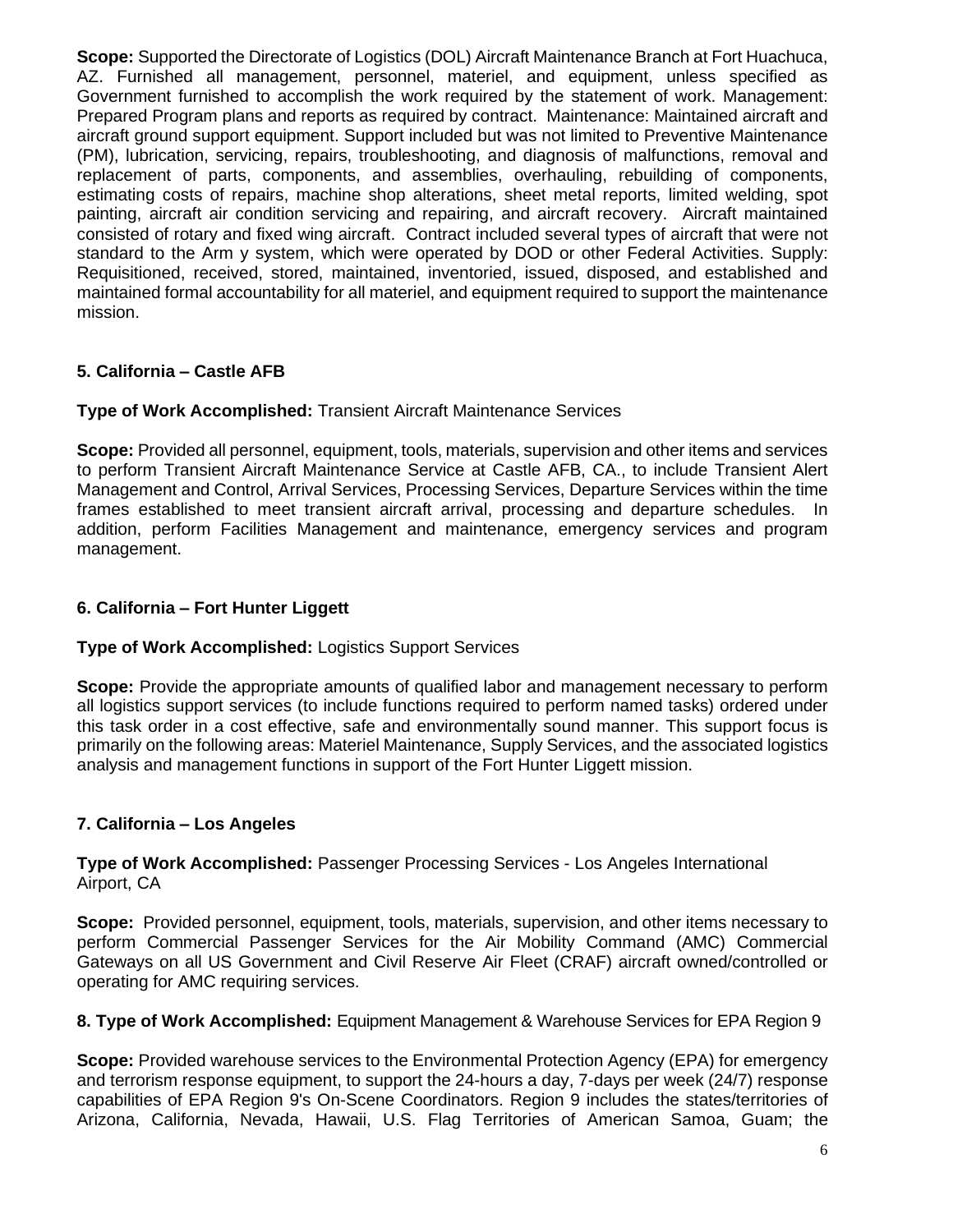Commonwealth of the Northern Mariana Islands (CNMI); U.S. Territories of Palmyra, Wake, Midway, Howland and Baker Islands, and Johnston Atoll; the Republics of Palau and the Marshall Islands; and the Federated States of Micronesia.

Operated and managed government-provided secure, central warehouse facilities, including "clean room" spaces, to include all services and functions in accordance with established commercial/government practices. Provided approved users, on 24 hours a day, 7 days a week basis, timely access to government owned equipment and material resources used for emergency and counter terrorism responses in the most efficient manner possible. Properly managed equipment and materials with the use of an appropriate electronic data interchange inventory control/maintenance system and produce adequate and timely reports during the course of the contract. Maintained all emergency response equipment in a continuous state of readiness and ensured manufacturer's recommended maintenance was performed according to a prescribed schedule without impacting response capabilities by having a critical piece of equipment unavailable due to regular maintenance.

## **9. California – Monterey**

**Type of Work Accomplished:** Transportation Services - Presidio of Monterey

**Scope:** Provided all phases of Transport Operations, vehicle control, management, and scheduled bus and transport services for Presidio of Monterey, CA and Annex. We provided sufficient, qualified, and trained personnel to satisfactorily perform the work, and performed all management, supervisory, administrative, training, and operations functions to support Government requirements. We provided qualified and properly licensed drivers for tractor/trailers, buses, stake beds, and box trucks on an as-needed basis.

**10. Type of Work Accomplished:** Logistics Services - Presidio of Monterey and Ord Military **Community** 

**Scope:** Provided program and management analyses to facilitate logistical planning and implementation of the following, to include, but not limited to: emergency and contingency plans, budget formulation and forecasting, Performance Management Reviews (PMR), Productivity Improvement Reviews (PIR), efficiency studies, Manpower studies, Activity Based Costing/Management (ABC/M), efficiency recommendations, historical reports, management reports, scheduling and tracking of training, Installation Status Reporting (ISR), and manning documents. Attended meetings and conducted briefings. We served as the Action Officer and liaison to coordinate logistical requirements within the directorate and other activities on the Presidio of Monterey (POM) and outside agencies.

We participated in various programs required by POM and higher headquarters. We collected and analyzed data, developed reports, made briefing charts, and provided input to various activities; coordinated and provided input to the Directorate of Resource Management on Inter-Service Support Agreements (ISA) by developing costs and identifying services provided to tenant activities.

Provided, managed and/or operated Logistical Operations: Administrative Support; Supply and Services; Stock and Supplies; Packing, Crating and Shipping Services; Consolidated Installation Property; Warehouse Operations; Textbook Operations; Storage Operations; Food Service Operations; Laundry Support Services; Material Support Services; Material Maintenance; Automotive Maintenance; General Services Administration Leased Vehicles; Communications Equipment Maintenance; Material Handling Equipment Maintenance; Non tactical Special Purpose Equipment Maintenance; Weapons Maintenance; Hazmat Handling; Transportation Services (Freight, Personnel, Personal Property); Quality Assurance; Records Keeping and File Maintenance; and more.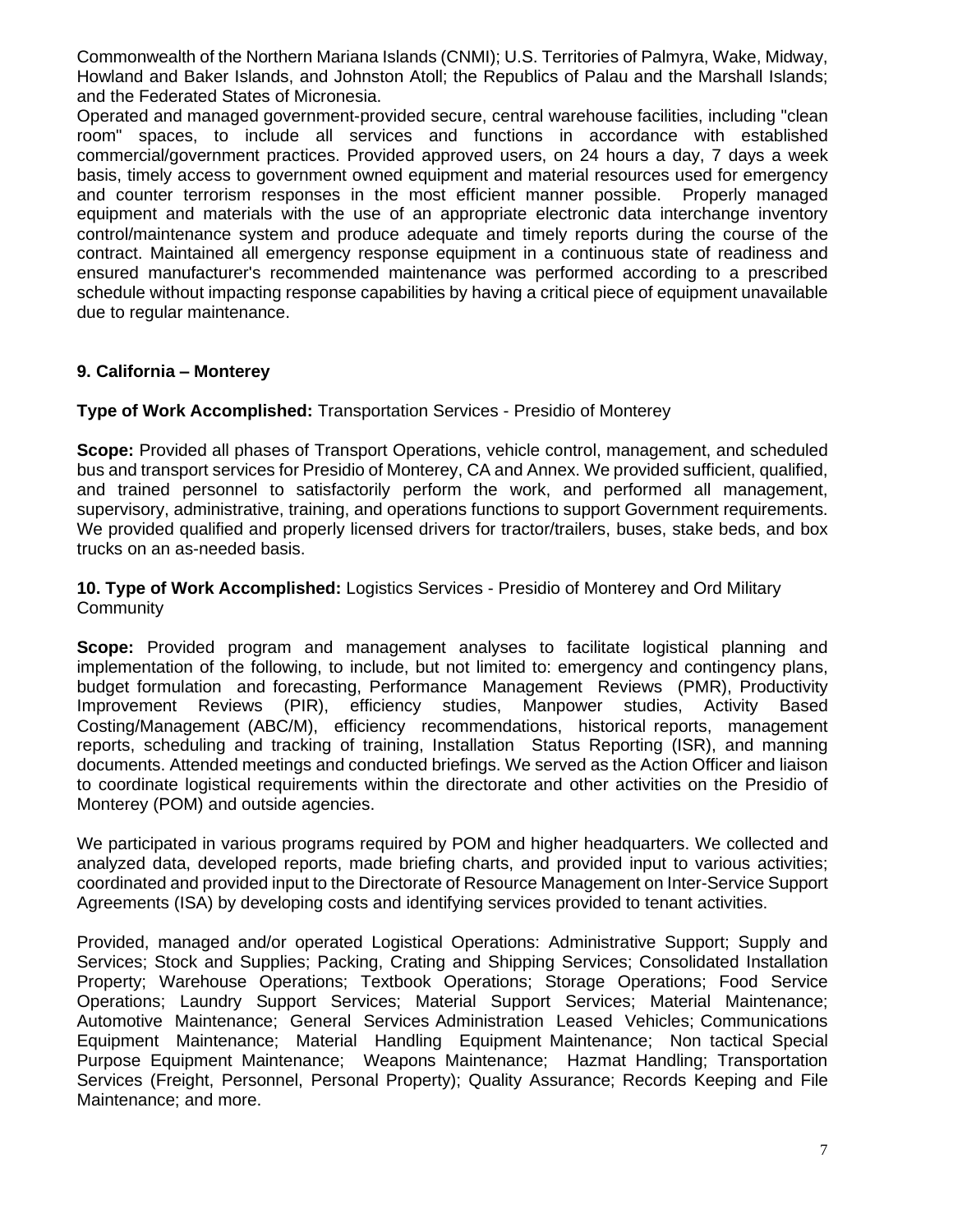# **11. California – Travis AFB**

**Type of Work Accomplished:** Basic Expeditionary Airfield Resource (BEAR) Equipment **Support** 

**Scope:** Provided War Reserve Material (WRM) support at Travis AFB, CA consisting of BEAR 5501, BEAR 550F and Swift BEAR sets plus all associated equipment, spares and consumables. Managed Swift BEAR Equipment, Mobility Readiness Spares Packages (MRSP) associated with the Swift BEAR assets; and provide information to the host base supply function for Air Force Equipment Management Systems (AFEMS) management. Responsible for ordering; asset receipt; accountability; serviceability; storage; security; periodic inspection; test; maintenance; repair; corrosion control; out load; and reconstitution of the equipment.

# **12. California – Vandenberg AFB**

## **Type of Work Accomplished:** Base Supply & Fuels

**Scope:** Provided all personnel, equipment, tools, materials, supervision, and other items necessary to perform the Base Supply/Conventional Fuels Operations under the SBSS. Provided supplies, equipment, POL, and HAZMART product support to authorized customers through the systems and process of the SBSS. Determined requirements; requisitioned, received, stored, distributed and issued material; provided inventory control; researched and maintained records; financial management; computer support; readiness; and management and vehicle operations. Performed maintenance on refueling units to include inspection, testing, servicing, repairs, overhaul, rebuilding, remanufacturing, cannibalization and reclamation of parts, etc.

## **13. Type of Work Accomplished:** Launch Support Services for the 576th Flight Test Squadron

**Scope:** Provided all management, planning, programming, administration, supplies, vehicles/nonvehicular solutions and labor necessary to ensure that launch support services (launch facility refurbishment, corrosion control services, vehicle issue and control, equipment issue and control, environmental management services, program management services and training management services) were performed for the 576th FLTS at Vandenberg AFB, CA.

## **14. Type of Work Accomplished:** Technical Order Distribution and Maintenance Data Systems

**Scope:** This acquisition encompassed Technical Order Distribution. Functions to include performing all duties associated with operating and maintaining of the Technical Order Distribution Office, e.g. establishing and maintaining work center sub-accounts, providing dispatch kits, and providing and maintaining a primary reference library.

## **15. Type of Work Accomplished:** Transient Aircraft/AGE Maintenance Services

**Scope:** Provided all personnel, equipment, tools, materials, supervision, and other items and services necessary to perform Transient Aircraft/AGE Maintenance Services, including transient aircraft support services, transient aircraft/AGE maintenance job control center, arrival, processing, and departure services, management of control programs, facilities, grounds and equipment maintenance and emergency or special events services.

**16. Type of Work Accomplished:** ICBM Contract - 4 Locations: Vandenberg AFB, CA; MAFB, ND; MAFB, MT; and FE Warren AFB, W Y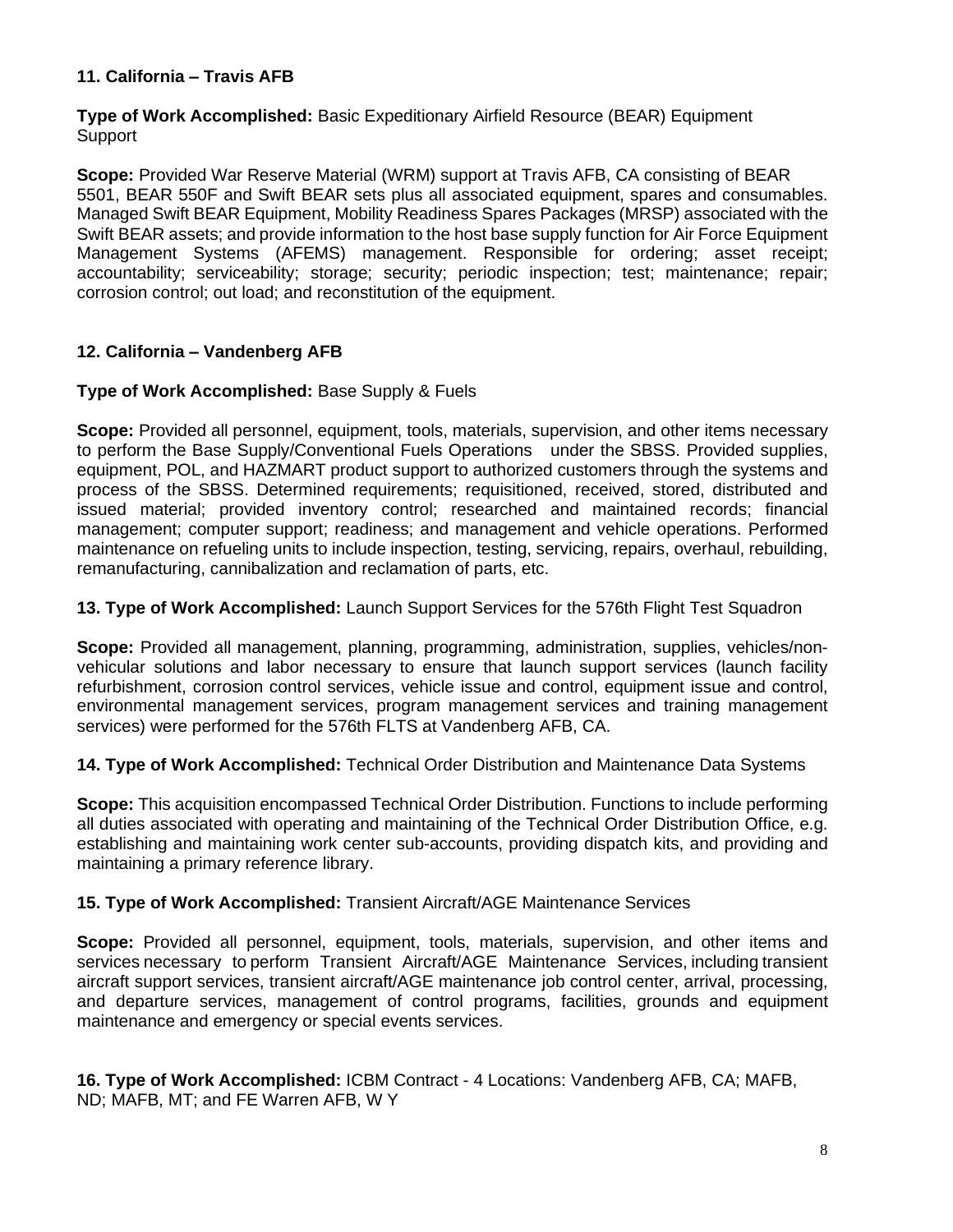**Scope:** Provided personnel, equipment, tools, materials, supervision, etc. to perform Logistics Data and Technical Order Library Activities at FE Warren, Malmstrom, Minot, and Vandenberg AFB's along with Materiel Control Activities at Minot AFB. This includes maintaining small computers, maintenance, tracking of missile maintenance history, missile maintenance teams, and equipment and vehicle status availability. Produce and distribute monthly Logistics Summaries. Perform all duties associated with the operating and maintaining of the Technical Order Distribution Office, establish and maintain work center sub accounts, provide dispatch kits, provide and maintain a primary reference library, maintaining those AF and AFSPC instructions required. Ensure Uninterruptible Power Supply (UPS) and Performance Assessment Software (PAS) Operations.

# **17. Type of Work Accomplished:** Launch Support Services for the 576th Flight Test Squadron

**Scope:** Performed all base-level Minuteman Launch Facility refurbishment in support of Air Force Space Command's Intercontinental Ballistic Missile (ICBM) Force Development and Evaluation Program, Space and Missile Competition exercises, and special weapon system test program objectives. Refurbishment and support functions included post-launch damage assessment; removal of expended ordnance and damaged weapon system equipment; cleaning and adjustment of the missile suspension system; installation and configuration of major weapon system cables and components for both open and closed launcher closure door configurations; and application of ablative material to protect components from missile blast. Other mission support activities included: providing equipment and personnel man-lift crane operations and special equipment for launch stand-by and contingencies; maintaining refurbishment bench stock; and maintaining, inspecting, repairing, replacing and procuring weapon system equipment.

# **18. Type of Work Accomplished:** Contractor-Operated Civil Engineer Supply Store

**Scope:** Provided all necessary labor, supervision, equipment, supplies, and materials to manage and operate a Contractor-Operated Civil Engineer Supply Store (COCESS) located on Vandenberg Air Force Base (VAFB), CA. Acquired, issued, delivered and stored a variety of materials, equipment, parts, and supplies for construction, facility maintenance, repair and support of the 30th Civil Engineering Squadron (30 CES) for use by authorized Government personnel.

Provided a simplified method for authorized personnel to purchase quality materials used on work orders for construction, recurring maintenance, repair and support. Personnel in the store provided easy access for authorized individuals to obtain a wide variety of commercial and industrial products via uninterrupted across- the-counter service from store-stock as well as non-stocked items. Personnel utilized the Civil Engineer Material Acquisition System (CEMAS) for all items.

## **19. California – Naval Postgraduate School, Monterey**

## **Type of Work Accomplished:** Property Accountability

**Scope:** Using the Defense Property and Accountability System (DPAS), established and maintained accountability of personal property in the care of the Naval Post Graduate School personnel. Facilitated key inventory documentation, assess market value, and support inventory processing. Uploaded key supporting documentation for 20,000 property assets and create fair market valuation documentation for approximately 7,500 assets. Conducted research of equipment in support of the inventory process to include, but not limited to, locating, identifying, and inventorying misplaced equipment.

## **20. Colorado – United States Air Force Academy**

**Type of Work Accomplished:** Ground Fuels, Aviation Fuels, and Munitions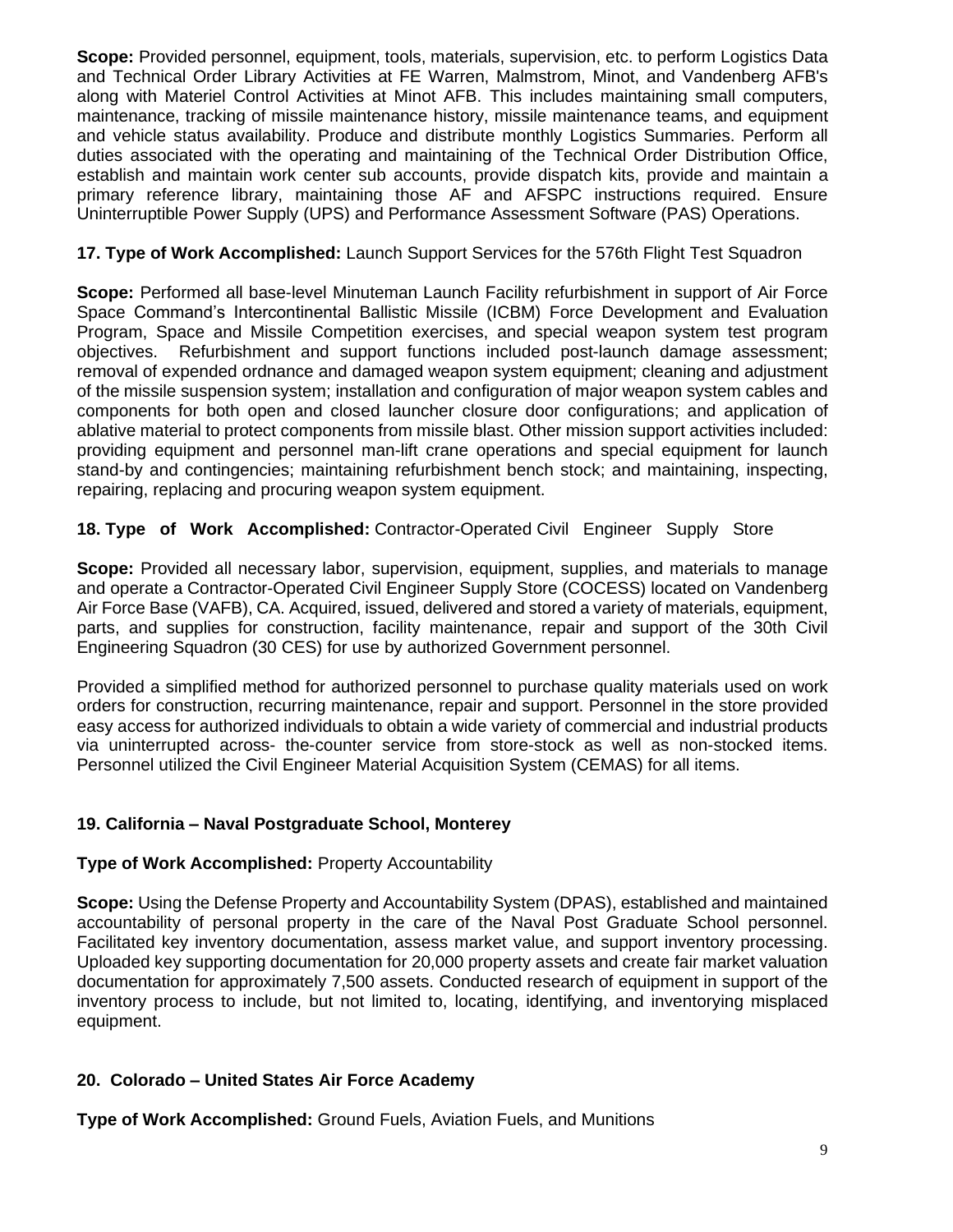**Scope:** Furnish all labor, supervision, vehicles, equipment, tools, materials and other items and services to manage and perform ground fuels, aviation fuels, and munitions support services at the United States Air Force Academy (USAFA), CO and other locations. Operate Ground and Aviation Fuels to fuel and defuel assigned and transit aircraft. Perform operations using the fuels storage systems and the Fuels Enterprise Server (FES). Main functional responsibilities include fueling, defueling, accounting, administration, inventory, scheduling, coordinating, sampling, requisitioning, receiving, storing, distributing and issuing, reporting, researching and maintaining records, providing customer service, and providing support during inspections. Off-Base Fuel Support is provided within a fifty-mile radius, as well as support to the Farish Recreation Area in Woodland Park, CO.

Operate Munitions activities to requisition, receive, issue, store and inspect all munitions, and maintain all support records for the main munitions account utilizing the Combat Ammunitions System (CAS) and the Agile Munitions Support Tool (AMST). Main functional responsibilities include requisitioning, receiving, issuing, storing, inspecting, inventory, distributing, reporting, researching and maintaining records, providing customer service, providing support during inspections and deployments, conducting training and making shipments. Munitions support is also provided for Peterson AFB, Schriever AFB, Cheyenne Mountain, and Fort Carson, CO.

## **21. Colorado – Aurora**

#### **Type of Work Accomplished:** Transportation Motor Pool

**Scope:** Work included the operations of Transportation Motor Pools for Fitzsimons Army Medical Center. Furnish all personnel, equipment, office furniture, and equipment supply. Operated the administration, driver testing, and dispatch function, and provided drivers for scheduled and unscheduled dispatch.

## **22. Colorado – Buckley AFB**

**Type of Work Accomplished:** Fuels and Mobility Bag (MOBAG) Services - Multi-Wing Logistics Support.

**Scope:** PMI provided all personnel, equipment, tools, management, etc. to provide Fuels Management Services including performance of overall contract management, Fuels Laboratory, Fuels Product Distribution, Fuels Bulk Storage, Base Service Station, Cryogenics, Fuels Accounting, Fuels Administration, Compliance and Environmental, Resource Control Center, Checkpoint/Preventive Maintenance, and Material Control. PMI also provided MOBAG support including building and maintaining MOBAGs to support continuing deployments. These services were part of the Multi-Wing Logistics support contract. See Peterson AFB, CO for more information regarding the Multi-Wing Logistics support contract.

#### **23. Colorado – Cheyenne Mountain**

**Type of Work Accomplished:** Transportation Shuttle Services - Multi-Wing Logistics Support.

**Scope:** PMI provided transportation shuttle services to all Department of Defense personnel working at Cheyenne Mountain, CO. This service was part of the Multi-Wing Logistics support contract. See Peterson AFB, CO for more information regarding the Multi-Wing Logistics support contract.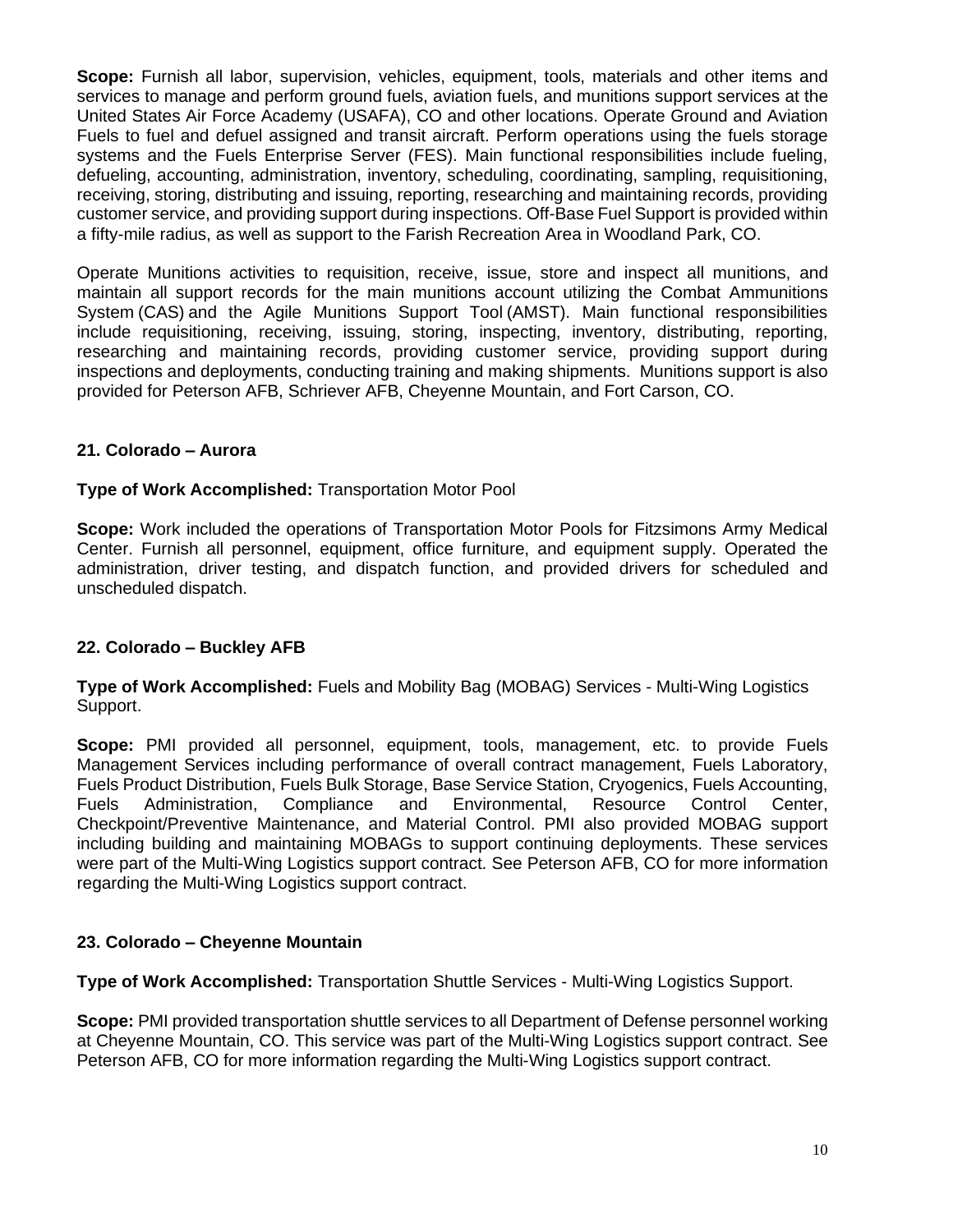## **24. Colorado – Fort Carson**

## **Type of Work Accomplished:** Transportation Motor Pool Operations

**Scope:** Provided, managed and operated the Transportation Motor Pool (TMP) at Fort Carson, CO. Supported the mission of Fort Carson by managing the service, maintenance, operations, and dispatches of approximately 430 leased and Government-owned vehicles. All routine vehicle maintenance and repairs were scheduled with locally- approved vendors. A General Services Administration (GSA) Voyager Credit Card was assigned to each GSA leased vehicle for the purchase of fuel, authorized maintenance, and vehicle washing. The TMP was accountable for the credit cards and maintains oversight by collecting and reviewing all charge slips. In addition to fleet management, the TMP also provided bus operations, wrecker service, an on- post shuttle service; and operates a driver testing, training and licensing facility. Vehicle dispatch and wrecker service as well as bus operations was required on short notice in support of Readiness Exercises, major mobilizations and/or extreme buildup of forces.

## **25. Colorado – Peterson AFB**

**Type of Work Accomplished:** Base Supply, Transportation and Surface Freight - Multi-Wing Logistics Support.

**Scope:** This acquisition encompassed Base Supply, Transportation and Surface Freight under Air Force Space Command's Multi-Wing Logistics support contract. The objective of the Multi- Wing Contract was for contractor centralization of all wings' supply back shops. Functions included: MICAP, stock control, records maintenance, equipment management, procedures and computer operations. Functions also included vehicle operations, vehicle dispatch and vehicle maintenance plus preparation, packaging, and shipping of surface freight items. PMI provides management, labor, equipment, tools, etc. to operate logistics services at six military installations.

Specific responsibilities included: Transportation, Supply, Fuels, Surface Freight and Shuttle Services for Peterson AFB with satellite accounts at Cheyenne Mountain and Schriever; Supply & Fuels at F.E. Warren AFB; Base Supply and Fuels at Malmstrom AFB, MT; and Base Supply, Fuels, HazMat and the Contractor Operated Civil Engineer Supply Store at Vandenberg AFB, CA.

**26. Type of Work Accomplished:** Management and Operation of the Base Civil Engineer Logistics and Material Acquisition System

**Scope:** Provided all personnel, supervision, equipment, tools, materials, and other items and services necessary to manage and operate the Base Civil Engineer Logistics and Material Acquisition System for the 21st Civil Engineer Squadron (CES), Peterson AFB, CO. Maintained and replenished stock and supplies to ensure Peterson AFB, 21st Civil Engineer Material Control operations could be conducted efficiently.

Utilized the Civil Engineer Material Acquisition System (CEMAS) for tracking and managing supply/CE property, ordering, and inventory control. Utilized the Air Force provided hazardous materials tracking system to manage and track all hazardous materials used by CE Operations Flight. Provided guidance and coordination for Civil Engineer logistics functions. Provided administrative support for the Civil Engineer logistics functions. Maintained all acquisition/supply documents and files in accordance with appropriate directives. Operated and maintained databases for Government-furnished systems to include: Civil Engineer Material Acquisition System (CEMAS); Environmental Management and Information System (EMIS); Enterprise Environmental Safety and Occupational Health-Management Information System (EESOH-MIS); and Enterprise Solution/Supply System (ESS) Hazardous Materials Tracking System.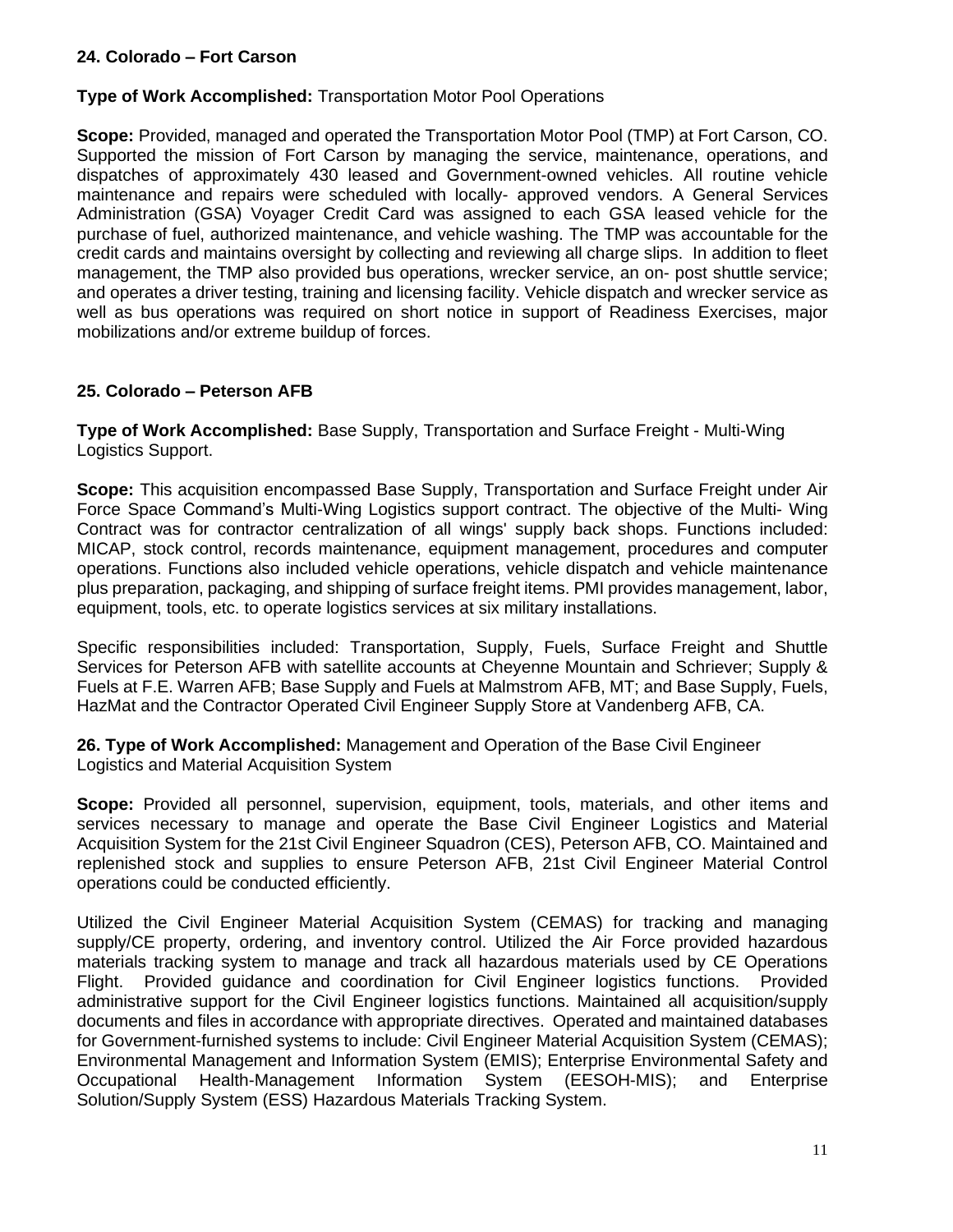## **27. Colorado – Schriever AFB**

**Type of Work Accomplished:** Transportation Shuttle Services - Multi-Wing Logistics Support.

**Scope:** PMI provided transportation shuttle services to all Department of Defense personnel working at Schriever AFB, CO. This service is part of the Multi-Wing Logistics support contract. See Peterson AFB, CO for more information regarding the Multi-Wing Logistics support contract.

# **28. Florida – Cape Canaveral AFS**

#### **Type of Work Accomplished:** Vehicle Operations and Maintenance Services

**Scope:** Provided Vehicle Operations and Maintenance Services for Patrick Air Force Base (PAFB) and Cape Canaveral Air Force Station, FL. Workforce was fully trained, professional, customer oriented and consistently provided responsive, flexible, and cost-effective service. Services were performed in an environmentally acceptable manner consistent with Federal, State and local laws as well as applicable Air Force Instructions (AFI), Air Force Space Command (AFSPC) and 45th Space Wing instructions and local procedures.

Provided all management, personnel, equipment, tools, materials, and other items or services necessary for performance, including Fleet Management services and support to ensure Air Force (AF) vehicles were used efficiently and economically. Other services included Financial Management Input; Vehicle Cleaning and Care; Vehicle Wrecker/Recovery Service; Passenger and Cargo Movement; Vehicle/Equipment Management and Analysis; Vehicle and Equipment Maintenance Management; Quality Control; Document, Data and Records Availability/Control; Support of Mobility Deployment, Disaster Preparedness, Exercises, and Contingencies, and Host- Tenant/Inter-service Support Agreements; and more.

## **29. Florida – Patrick AFB**

#### **Type of Work Accomplished:** Vehicle Operations and Maintenance Services

**Scope:** Provided Vehicle Operations and Maintenance Services for Patrick Air Force Base (PAFB) and Cape Canaveral Air Force Station, FL. Workforce was fully trained, professional, customer oriented and consistently provides responsive, flexible, and cost-effective service. Services were performed in an environmentally acceptable manner consistent with Federal, State and local laws as well as applicable Air Force Instructions (AFI), Air Force Space Command (AFSPC) and 45th Space Wing instructions and local procedures.

Provided all management, personnel, equipment, tools, materials, and other items or services necessary for performance, including Fleet Management services and support to ensure Air Force (AF) vehicles were used efficiently and economically. Other services included Financial Management Input; Vehicle Cleaning and Care; Vehicle Wrecker/Recovery Service; Passenger and Cargo Movement; Vehicle/Equipment Management and Analysis; Vehicle and Equipment Maintenance Management; Quality Control; Document, Data and Records Availability/Control; Support of Mobility Deployment, Disaster Preparedness, Exercises, and Contingencies, and Host-Tenant/Inter- service Support Agreements; and more.

## **30. Georgia – Fort Stewart**

**Type of Work Accomplished:** Transportation Motor Pool (TMP)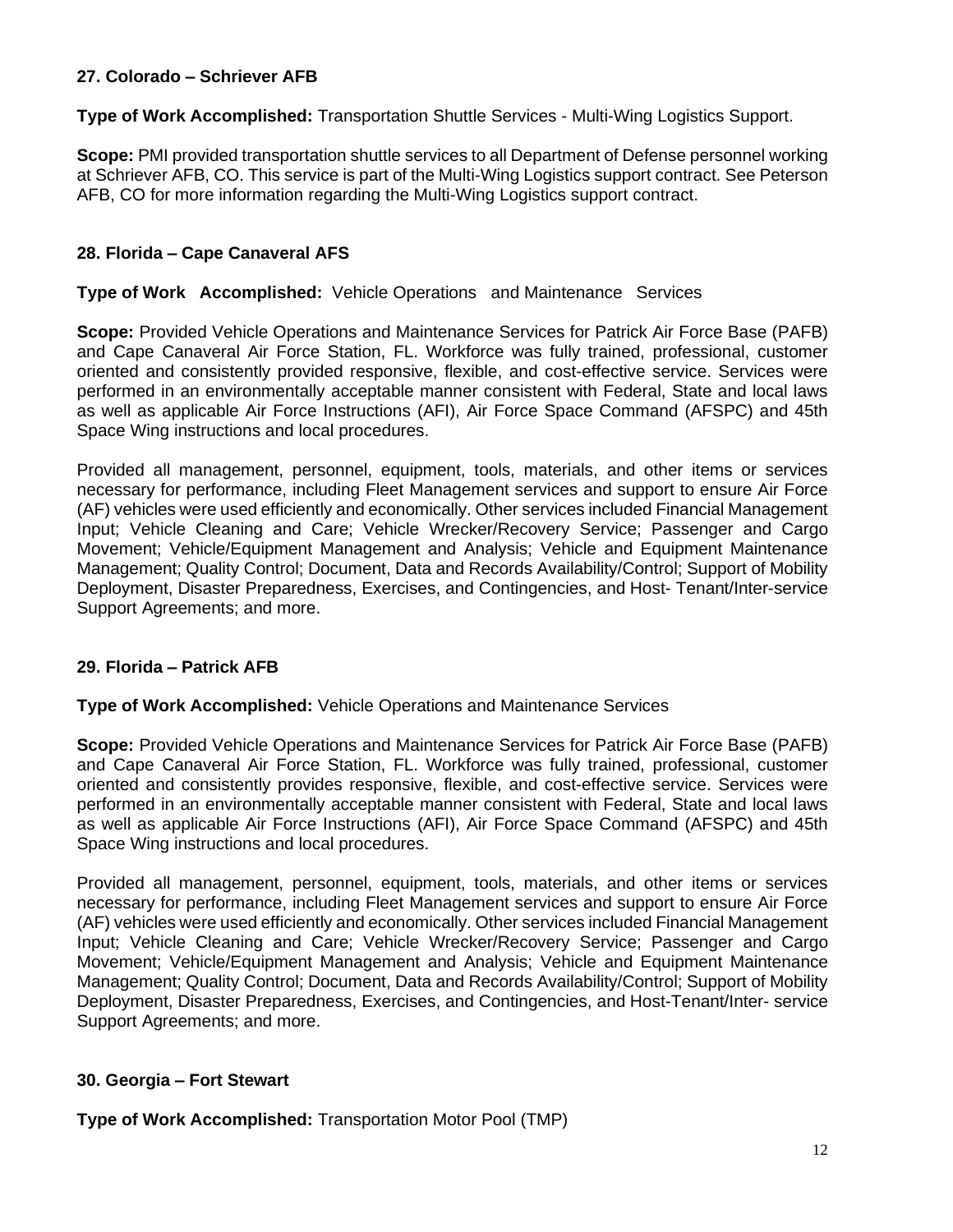**Scope:** Work included the operations of Transportation Motor Pools for Fort Stewart and Hunter Army Airfield. Furnish all personnel, equipment, office furniture, and equipment supplies. Operated the administration, driver testing, and dispatch function. Provided drivers for scheduled and unscheduled dispatch.

# **31. Georgia – Hunter Army Airfield**

## **Type of Work Accomplished:** Transportation Motor Pool

**Scope:** Operated and managed the Transportation Motor Pool (TMP) at Hunter Army Airfield, GA, to include administration, driver testing and licensing, and dispatch functions. The vehicle fleet consisted of a wide variety of vehicles, to include sedans, buses, ambulances, light, medium, and heavy cargo type vehicles, including tractor-trailers. At various times there was a surge of more than 125 commercially- leased vehicles. PMI ensured all drivers are qualified to operate all dispatched vehicles.

Some vehicles were operated on a user-driven concept where requesting activities signed out vehicles and furnish drivers for vehicles provided by the TMP. Other vehicles were operated with PMI furnishing drivers, such as sedans, taxis, buses, school buses, tractor/trailer combinations, cargo trucks, etc.

# **32. Georgia – Robins AFB**

## **Type of Work Accomplished:** Transient Aircraft Services

**Scope:** Performed transient aircraft services in compliance with all applicable laws, regulation standards and commercial practices at Robins AFB, GA. Services included arrival, processing, departure, special events and emergency services. Services also included the launch and recovery of Distinguished Visitors (DV) missions, departing or arriving at the designated DV locations and providing a Crashed, Damaged, or Disabled Aircraft Recovery (CDDAR) Program.

## **33. Type of Work Accomplished:** Vehicle Maintenance and Operations

**Scope:** Provide all labor, company vehicles, personnel, equipment, tools, materials, supplies, and computer equipment to furnish Vehicle Management and Analysis, Vehicle Operations and Vehicle Maintenance at Robins Air Force Base (AFB), G A. Provide Vehicle Management and Analysis (VM&A) services and maintenance for approximately 1,000 vehicles at Robins Air Force Base and within a permissible operating distance (POD) of 100 miles. Provide Fleet Management services for approximately 1,300 vehicles which include General Services Administration (GSA) leased vehicles. Use the On-Line Vehicle Integrated Management System (OLVIMS) database to manage vehicles maintenance and management programs.

## **34. Idaho – Mountain Home AFB**

## **Type of Work Accomplished:** Library Services

**Scope:** Provided all personnel, equipment, tools, materials, supervision and other items and services necessary to operate and maintain the Mountain Home AFB, Idaho, Base Library including collection management, financial management, public services, ready and in-depth reference, customer registration, circulation, outreach reference services, education support, technical services, and automation.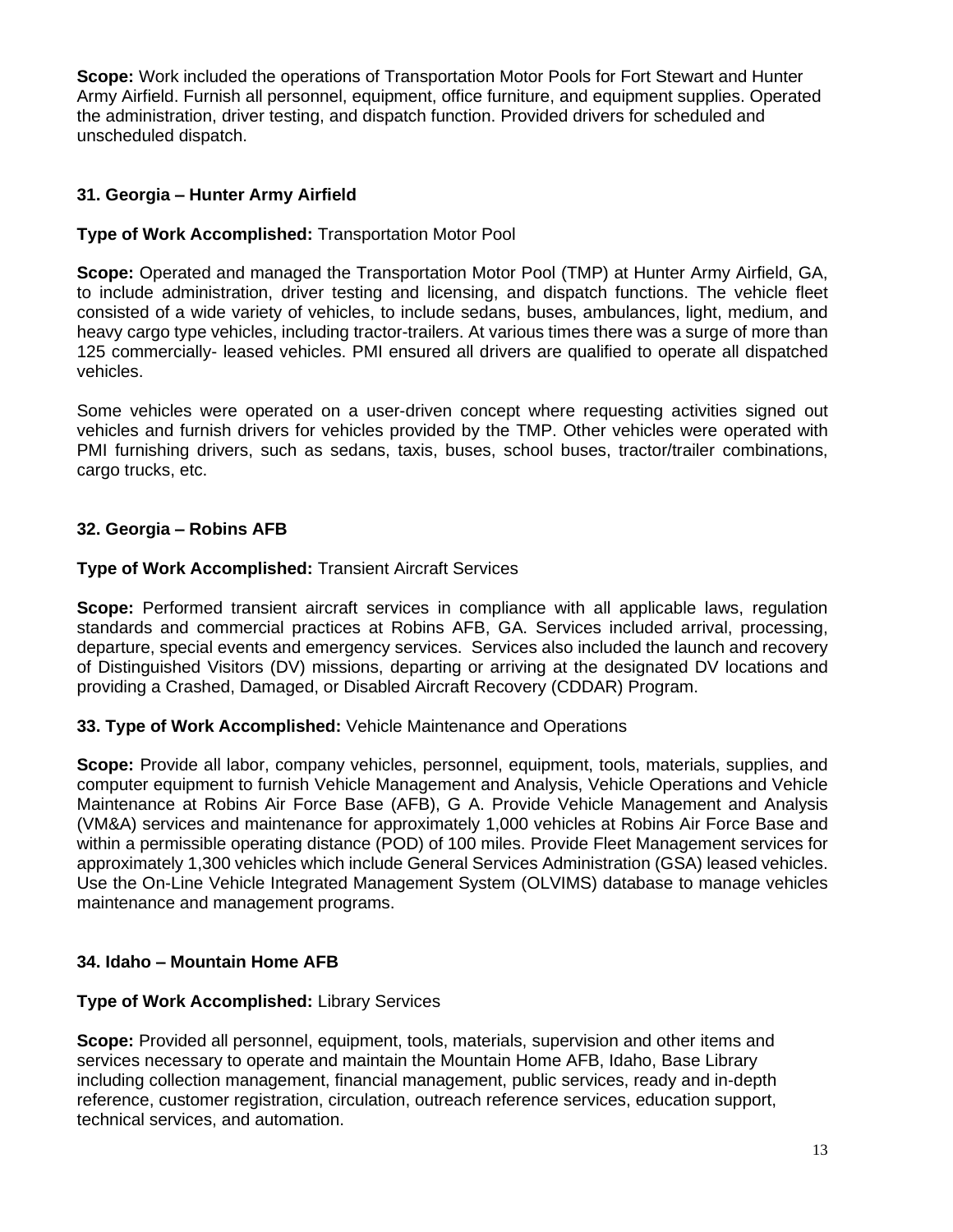## **35. Illinois – Scott AFB**

## **Type of Work Accomplished:** Transient Aircraft Services

**Scope:** Performed transient aircraft services in compliance with all applicable laws, regulation standards and commercial practices at Scott AFB, IL. Services included arrivals, processing, departures, special events and emergency services. Services also included the launch and recovery of Distinguished Visitors (DV) missions, departing or arriving at the designated DV locations in front of Base Operations (Base Ops).

## **36. Kansas – Fort Riley**

## **Type of Work Accomplished:** POL Tank Farm

**Scope:** Provided non-personnel services, personnel, management, supervision, labor, materials, supplies, and equipment to operate the Custer Hill Petroleum Oil and Lubricants (POL) Tank Farm at Fort Riley, KS. The Custer Hill POL Tank Farm operation consisted of: Requesting, receiving, storing, inventory accounting, issuing, and recording of fuel; providing required data; and performing quality surveillance of bulk petroleum products. Fueled military tankers and tank transport vehicles.

# **37. Kansas – McConnell AFB**

## **Type of Work Accomplished:** Furnishings Management

**Scope:** Provided all labor, management, tools, etc. necessary to operate the base furnishings management office/warehouse and to maintain government-furnished property, perform designated dormitory facility maintenance, perform dormitory linen management and provide, manage, and maintain washers and dryers.

## **38. Type of Work Accomplished:** Library Services

**Scope:** Provided library services to include acquisitions; administration; automation; cataloging; circulation, collection development; customer and staff training; education support; marketing; public relations and programming; mission support; reference; and technical processing. In addition, submitted reports and documentation and formatted responses, as required, to meet assigned suspense and deadlines.

## **39. Kentucky – Blue Grass Army Depot**

# **Type of Work Accomplished:** Maintenance of Vehicles and Equipment

**Scope:** Provided all personnel, equipment, tools, materials, supervision, and other items and services necessary to provide vehicle and equipment maintenance services (including preventive maintenance, load test and inspection, repair and overhaul, modifications, spot painting, welding, glass and upholstery service) at Blue Grass Army Depot. The Depot is comprised of approximately 14,000 acres, 150 miles of road, and over 1,000 work locations. Preventive maintenance and repair of vehicles and equipment was performed at any of these locations.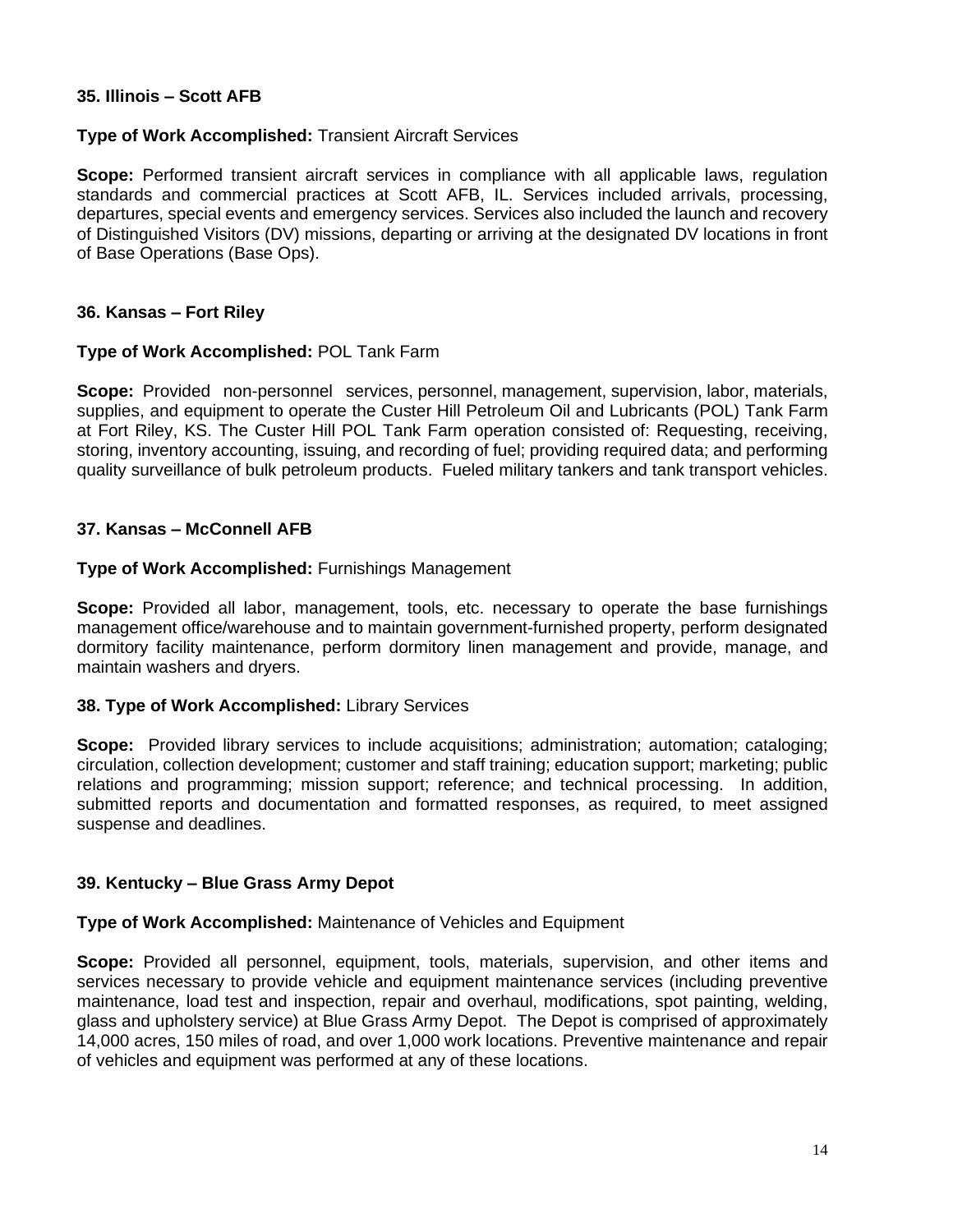# **40. Louisiana – Fort Polk**

## **Type of Work Accomplished:** Transportation Motor Pool (TMP)

**Scope:** Work included the operation of Transportation Motor Pool for Fort Polk. We furnished all personnel, equipment, office furniture, and equipment supplies; operated the administration, driver testing, and dispatch function; and provided drivers for scheduled and unscheduled dispatch.

# **41. Massachusetts – Cape Cod US Coast Guard Air Station**

**Type of Work Accomplished:** Air Traffic Control Tower and Weather Observation/Augmentation **Services** 

**Scope:** Provide all personnel, supervision, labor, materials, required equipment, supplies and services to ensure the safe, orderly, and expeditious movement of air traffic, fulfill all associated administrative functions and complete documentation, logs, recordings or other functional data as requested by the USCG.

Services also include providing weather observations and reports 24/7 in a manner consistent with the facility designation, presently Limited Aviation Weather Reporting Stations (LAWRS). We also maintain historical weather observation forms as required by the National Weather Service.

# **42. Maryland – Andrews AFB**

## **Type of Work Accomplished:** Transient T-Line Management Support Services

**Scope:** Provided all personnel and supervision necessary to provide Transient Line (T-Line) management support services at Naval District Washington, Naval Air Facility (NAF), Andrews Air Force Base (AFB), MD. Services included, but not limited to aircraft launch and recovery services; aircraft inspection and operation maintenance services; ramp operation services; hazardous waste disposal; trash/garbage disposal; aircraft fuel services; aircraft de-icing services; aircraft ladder truck services; aircraft hydraulic services; aircraft lubrication services; liquid oxygen services; and Joint Service Open House (JSOH) Air show support services.

## **43. Maryland – Baltimore Washington International Airport**

## **Type of Work Accomplished:** Passenger Processing Services

**Scope:** Provided personnel, equipment, tools, materials, supervision, and other items necessary to perform Commercial Passenger Services for the Air Mobility Command (AMC) Commercial Gateways on all US Government and Civil Reserve Air Fleet (CRAF) aircraft owned/controlled or operating for AMC requiring services.

## **44. Massachusetts – Westover ARB**

## **Type of Work Accomplished:** Base Operating Services

**Scope:** Performed nearly all Facilities Maintenance and Logistics-related duties on the installation. Duties were comparable with those of an Air Force Base Logistics Group. Responsibilities included Base Supply; Vehicle Operations and Maintenance; Fuels Management; Traffic Management;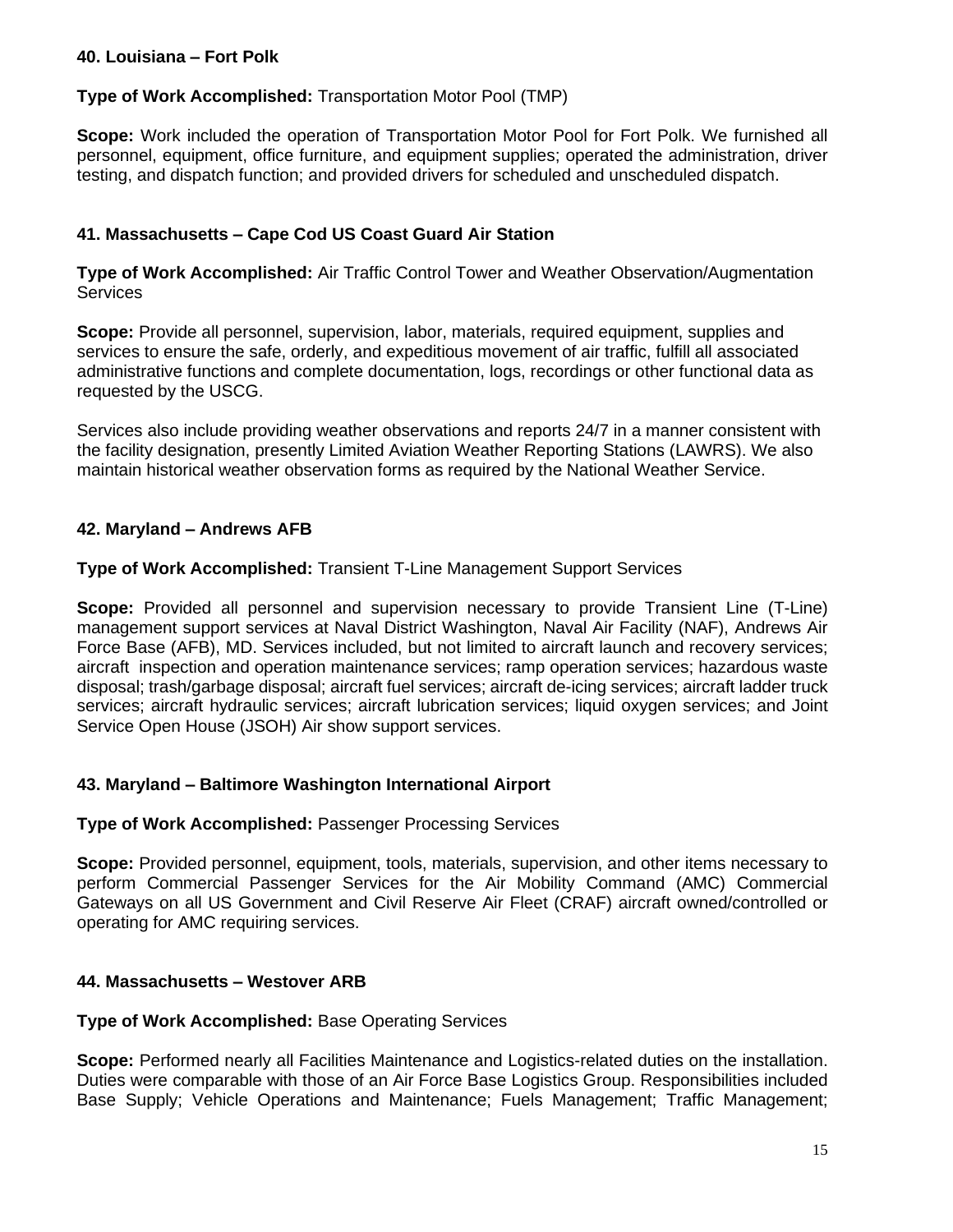Transient Aircraft Maintenance; Weather Services; Real Property Maintenance and Services; and Airfield Management.

# **45. Michigan – Selfridge ANGB**

#### **Type of Work Accomplished:** Airfield Management Services, Selfridge ANGB, MI

**Scope:** Provided safe, effective airfield operations supporting Selfridge Air National Guard Base (SANGB), Michigan. Our most important customers consisted of aircrews and their aircraft, which made the airfield and base operations the first impression for many visitors. It was critical that the airfield be kept at a very high state of readiness at all times and presents a neat and orderly appearance. Airfield support activities were conducted in strict compliance with Air Force (AF), Air National Guard (ANG) and Federal Aviation Administration (FAA) standards which mandate strict safety and security requirements for air operations.

#### **46.Type of Work Accomplished:** Base Fuels Distribution Services

**Scope:** Responsible for the requisitioning, issuing, delivery, accounting and overall management of fuels distribution in direct support of base tenants and transient aircraft at Selfridge Air National Guard Base (SANGB), Michigan. The care and safekeeping of Government Petroleum, Oils and Lubricants (POL) property, for both aviation and ground fuels, was handled under the provisions of this contract. We were accountable for Defense Energy Support Center (DESC) owned fuel pursuant to contract provisions IAW Department of Defense regulations.

#### **47. Type of Work Accomplished:** Transient Aircraft Maintenance

**Scope:** Provided safe transient aircraft services in compliance with local, Air Force (AF), Department of Defense (DoD), Occupational Safety and Health Agency (OSHA), and Michigan Occupational Safety and Health Agency (MIOSHA) standards which mandate strict safety and security requirements for military air operations at Selfridge Air National Guard Base (SANGB), Michigan. Services included arrival, processing, departure, special events and emergency services.

## **48. Mississippi – Columbus AFB**

#### **Type of Work Accomplished:** Airfield and Fuels Management

**Scope:** Provided all personnel, equipment, tools, materials, and supervision and other items and services necessary to perform the Airfield Management function. Duties includes: Flight Plan Processing, Vehicle Inspection/Operator Maintenance Services, Airfield Inspections, Handling Distinguished Visitors and Special Events.

Provided all personnel, equipment, tools, materials, supervision, and other items and services necessary to perform the Fuels Management Services to include: Fuels Contract Manager, Fuels Laboratory, Fuels Distribution, Bulk Storage, Base Service Station, Cryogenics, Fuels Accounting and Fuels Administration.

#### **49. Mississippi – Keesler AFB**

**Type of Work Accomplished:** Transient Alert Services and Aerospace Ground Equipment **Maintenance**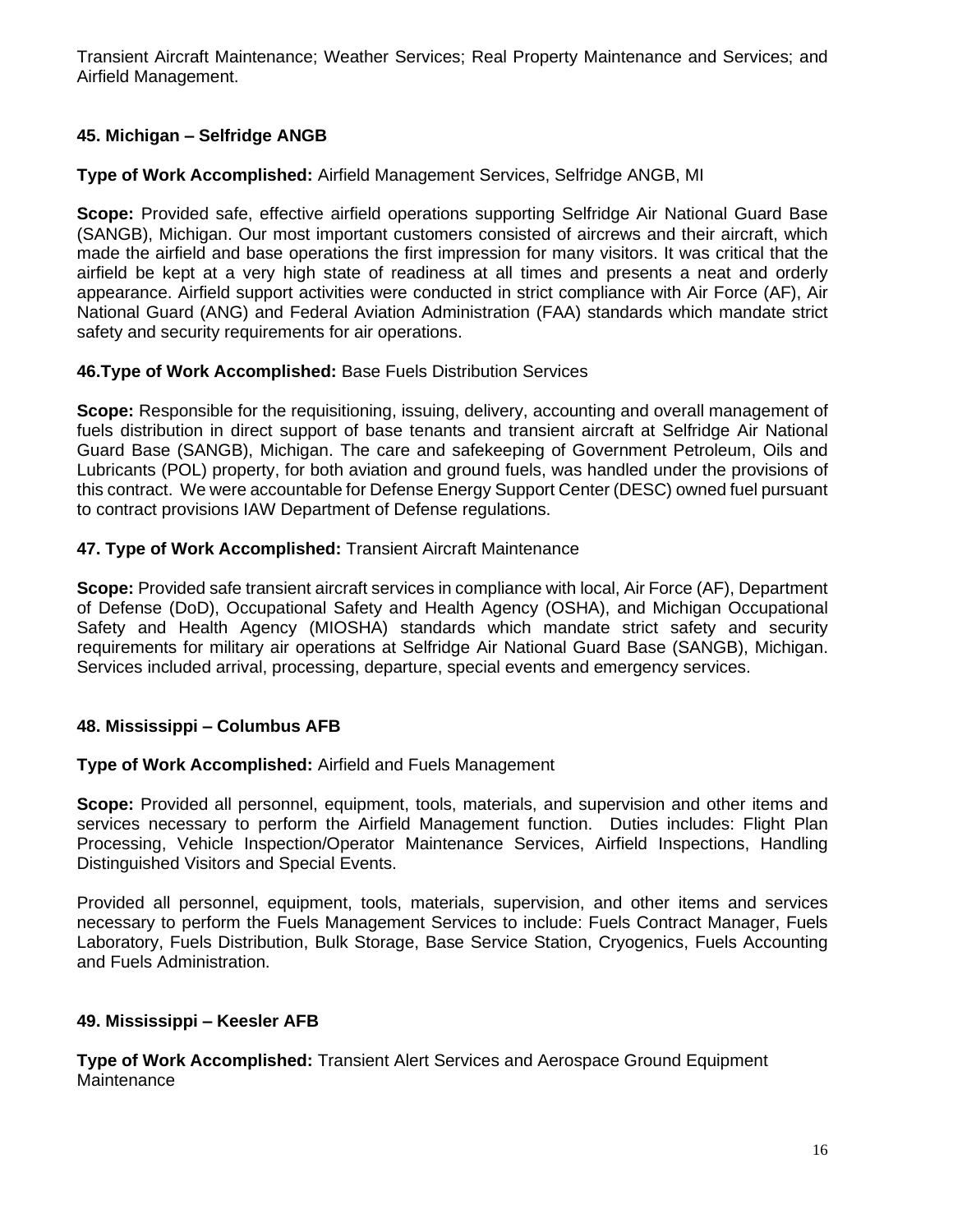**Scope:** Provided all personnel, supervision, and other items and services necessary to perform Transient Alert (TA) Services and Aerospace Ground Equipment (AGE) Maintenance Services at Keesler AFB, Mississippi. Performed transient aircraft services to include transient aircraft management control, arrival, processing, and departure services. Performed specific tasks within established timeframes to meet transient aircraft arrival, servicing, and departure schedules. Performed servicing, repair, and routine maintenance of Aerospace Ground Equipment (AGE).

# **50. Montana – Malmstrom AFB**

# **Type of Work Accomplished:** Base Supply - Malmstrom AFB, MT - Multi-Wing Logistics Support

**Scope:** This acquisition encompasses Base Supply under the Multi-Wing Logistics support contract. The objective of the Multi-Wing Contract is for contractor centralization of all wings' supply back shops. Functions include: MICAP, stock control, records maintenance, equipment management, procedures and computer operations. Duties also included responsibilities with supply and equipment accounts; requisitioning, receiving, inspecting, storing, issuing, delivering, shipping, transferring, and disposing of supplies and equipment assets.

## **51. Type of Work Accomplished:** Base Supply & Fuels - Malmstrom AFB, MT

**Scope:** Provided all personnel, vehicles, equipment, tools, materials, supervision and other items and services necessary to perform the Base Supply function, Fuels Operations, Missile Maintenance Materiel Control, and Civil Engineer Material Acquisition.

**52. Type of Work Accomplished:** ICBM Contract - 4 Locations - VAFB, CA; MAFB, ND; Malmstrom AFB, MT; and FE Warren AFB, W Y

**Scope:** Provided personnel, equipment, tools, materials, supervision, etc. to perform Logistics Data and Technical Order Library Activities at FE Warren, Malmstrom, Minot, and Vandenberg AFB's along with Materiel Control Activities at Minot AFB. This included maintaining small computers, maintenance, tracking of missile maintenance history, missile maintenance teams, and equipment and vehicle status availability. Produced and distributed monthly Logistics Summaries. Performed all duties associated with the operating and maintaining of the Technical Order Distribution Office, established and maintained work center sub accounts, provided dispatch kits, provided and maintained a primary reference library, maintaining those AF and AFSPC instructions required. Ensured Uninterruptible Power Supply (UPS) and Performance Assessment Software (PAS) Operations.

## **53. New Jersey – Atlantic City International Airport**

#### **Type of Work Accomplished:** Aircraft Attendants/Fuel Handlers

**Scope:** Provided aircraft attendant and fuel handler services for a variety of reciprocating, turboprops and jet aircraft. Dispatched and parked various large and small aircraft. Operated "Follow-Me" vehicles, installed and removed wheel chocks, externally mounted flight control locks, landing gear, locking pins, and air starting and external electric power units. Serviced aircraft lavatory systems and potable drinking water systems. Provided ancillary duties in the aircraft hangar and airport support areas.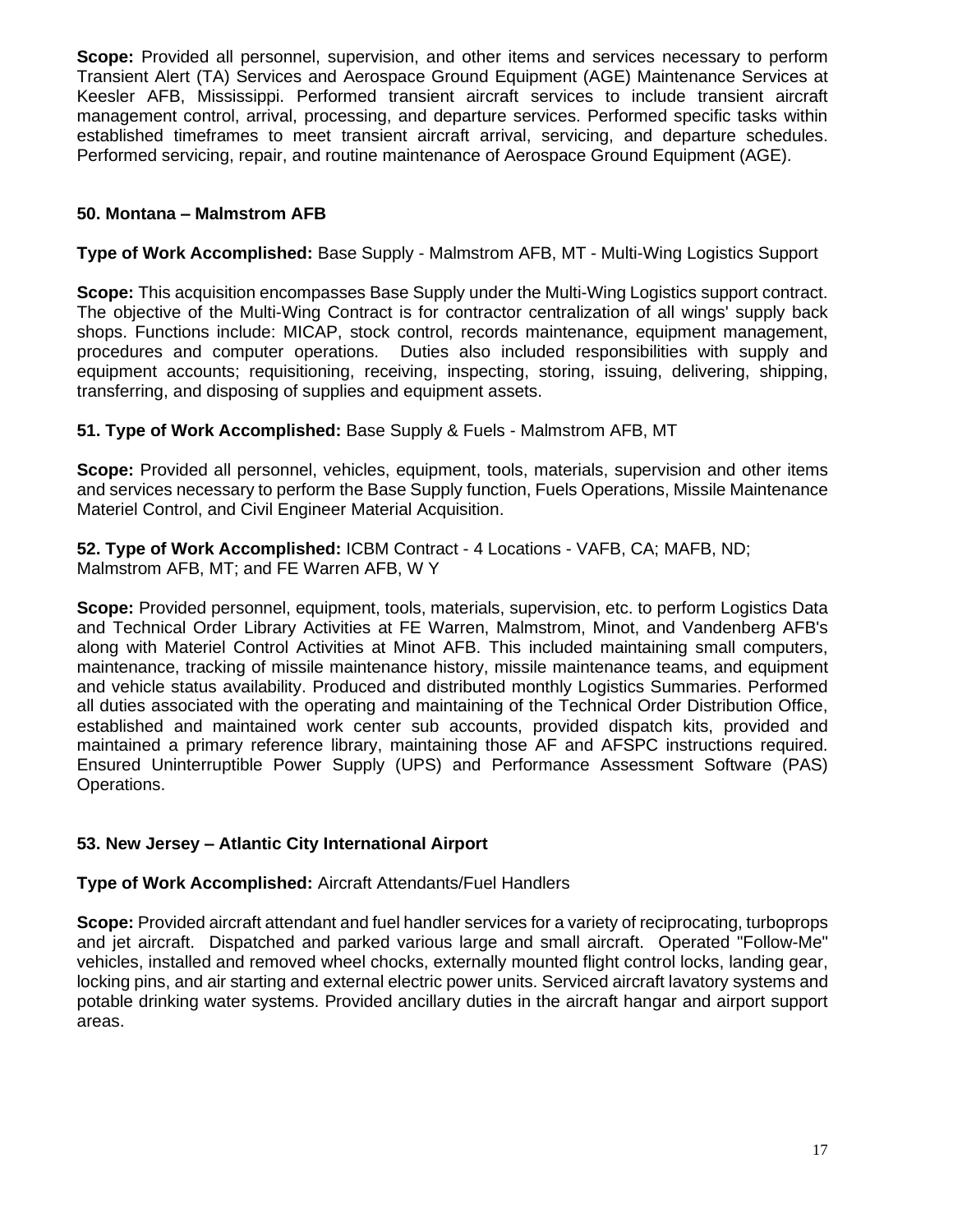# **54. New Jersey – Elizabeth City US Coast Guard Air Station**

**Type of Work Accomplished:** Air Traffic Control Tower and Weather Observation/Augmentation **Services** 

**Scope:** Provide all personnel, supervision, labor, materials, required equipment, supplies and services to ensure the safe, orderly, and expeditious movement of air traffic, fulfill all associated administrative functions and complete documentation, logs, recordings or other functional data as requested by the USCG.

Services also include providing weather observations and reports 24/7 in a manner consistent with the facility designation, presently Limited Aviation Weather Reporting Stations (LAWRS). We also maintain historical weather observation forms as required by the National Weather Service.

# **55. New Jersey – McGuire AFB**

**Type of Work Accomplished:** Basic Expeditionary Airfield Resource (BEAR) Equipment Support

**Scope:** Provided War Reserve Material (WRM) support at McGuire AFB, NJ consisting of BEAR 5501, BEAR 550F and Swift BEAR sets plus all associated equipment, spares and consumables. Managed Swift BEAR Equipment, Mobility Readiness Spares Packages (MRSP) associated with the Swift BEAR assets; and provided information to the host base supply function for Air Force Equipment Management Systems (AFEMS) m management. Responsible for ordering; asset receipt; accountability; serviceability; storage; security; periodic inspection; test; maintenance; repair; corrosion control; out load; and reconstitution of the equipment.

# **56. North Carolina – Fort Bragg**

# **Type of Work Accomplished:** Transportation Motor Pool

**Scope:** Provided personnel and services to support the Fort Bragg Transportation Motor Pool (TMP) contract areas of vehicle dispatch services, operator licensing, shuttle bus support, and personnel and baggage movement. The TMP fleet consisted of approximately 1,500 non-tactical vehicles such as sedans, buses, ambulances, light/medium/heavy cargo vehicles (including tractor-trailers), and other types of vehicles.

# **57. North Carolina – Camp Lejeune**

## **Type of Work Accomplished:** Motor Vehicle Operations and Maintenance

**Scope:** Provide all services required to support Transportation Operations and Maintenance for Marine Corps Base, Camp Lejeune, NC. Services include managerial, administrative, supervisory, training and operations with duties such as vehicle dispatch; wrecker/roadside assistance; bus service; vehicle escort service; vehicle washing; key and lock service; vehicle maintenance; installation, transfer and removal of special equipment; and service inspections. Additional tasks include reporting requirements, tests and certifications.

# **58. North Carolina – Pope Army Airfield**

**Type of Work Accomplished:** Transportation Motor Pool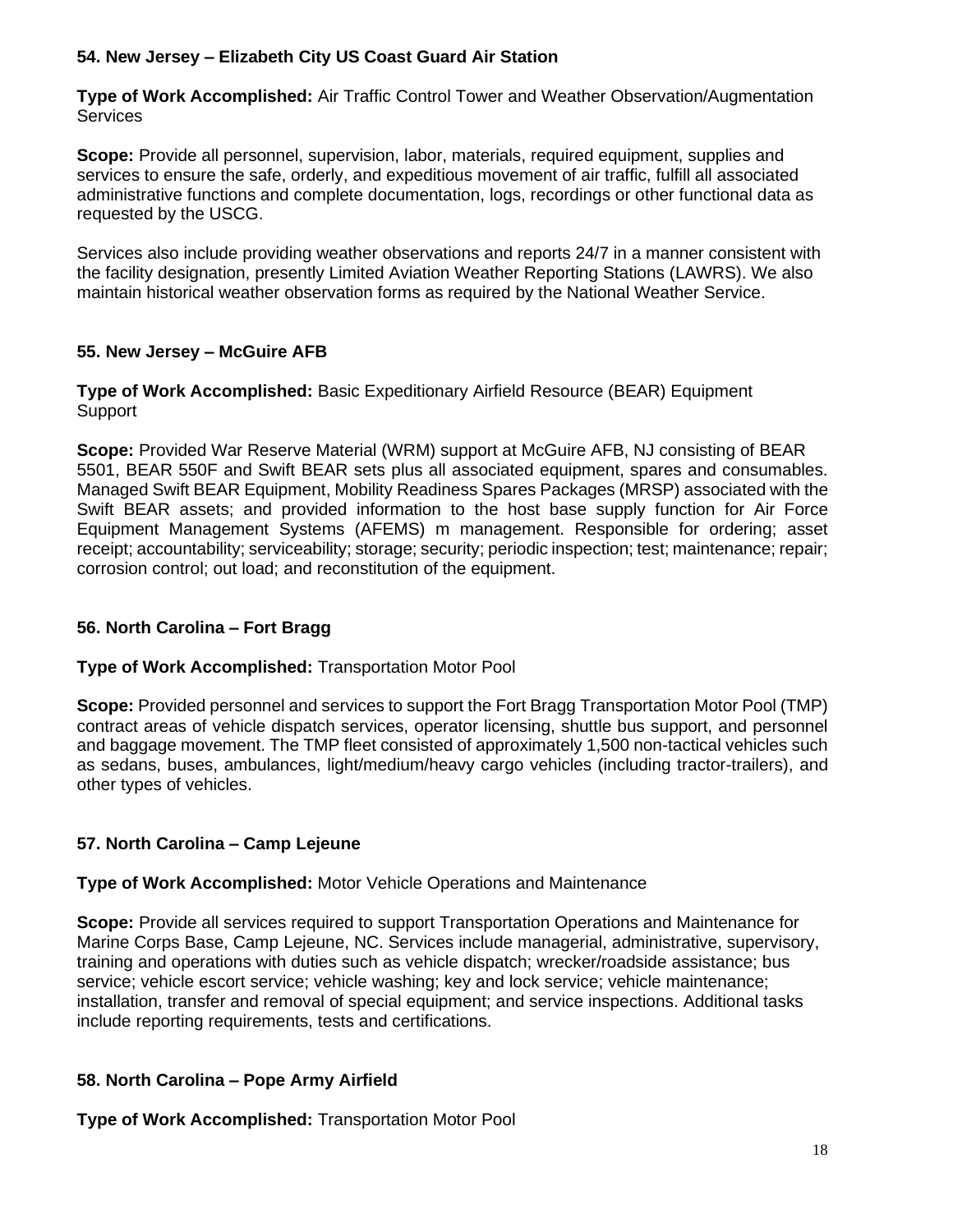**Scope:** Provided all personnel, equipment, supplies, facilities, transportation, tools, materials, supervision, and other items and non-personal services necessary to perform Transportation Motor Pool (TMP) services at Pope Army Airfield, NC. Provided customer services in the dispatching, shuttle bus services, passenger and baggage movements, aircrew and baggage transportation, and transportation of returning and deploying service member.

# **59. North Dakota – Grand Forks AFB**

**Type of Work Accomplished:** Transient Aircraft Services and Corrosion Control (Aircraft Washing)

**Scope:** Performed transient aircraft ground, fleet, and corrosion control services. Provided services required to safely prepare for, and properly park transient aircraft. Provided services required to safely process transient aircraft, as requested by the aircraft commander. Provided services required for aircraft departure in accordance with all applicable safety requirements. Provided aircraft fleet servicing, including materials, for all Transient Aircraft and all KC-135 aircraft assigned to Grand Forks AFB. Provided aircraft wash services for all aircraft assigned to the 319th Aircraft Maintenance Squadron. Assisted, as required, with transient aircraft and assigned base aircraft emergencies. Assisted, as required, with Grand Forks' annual open house/airshow and deploying units.

# **60. North Dakota – Minot AFB**

**Type of Work Accomplished:** ICBM Contract - 4 Locations - VAFB, CA; Minot AFB, ND; MAFB, MT; and FE Warren AFB, WY

**Scope:** Provided personnel, equipment, tools, materials, supervision, etc. to perform Logistics Data and Technical Order Library Activities at FE Warren, Malmstrom, Minot, and Vandenberg AFB's along with Materiel Control Activities at Minot AFB. This includes maintaining small computers, maintenance, tracking of missile maintenance history, missile maintenance teams, and equipment and vehicle status availability. Produce and distribute monthly Logistics Summaries. Perform all duties associated with the operating and maintaining of the Technical Order Distribution Office, establish and maintain work center sub accounts, provide dispatch kits, provide and maintain a primary reference library, maintaining those AF and AFSPC instructions required. Ensure Uninterruptible Power Supply (UPS) and Performance Assessment Software (PAS) Operations.

# **61. Ohio – Wright-Patterson AFB**

# **Type of Work Accomplished:** Fuels Management

**Scope:** Provided all personnel, supervision, equipment, tools, materials, facilities and other items and services which were necessary to perform Fuels Management services (operations, testing, storage, and issue) at Wright Patterson Air Force Base (WPAFB), Ohio.

Performed all functions as prescribed in AFI 23-201, Fuels Management, DoDM 4140.25, Management of Bulk Petroleum Products, Natural Gas, and Coal, Defense Energy Support Center (DESC) Interim Implementation and Procedural Guidance, and all applicable manuals and directives for the management and efficient distribution of all assigned petroleum, propellants, and ground fuels products provided. Accomplished responsibilities pertaining to Organizational Fuel Tanks in accordance with applicable directives. Handled customer requests for aviation or ground fuels may be by phone, radio, or in-person at the Fuels Service Center (FSC). Performed preventive maintenance of facilities assigned for use in accordance with applicable directives. Handled all Fuels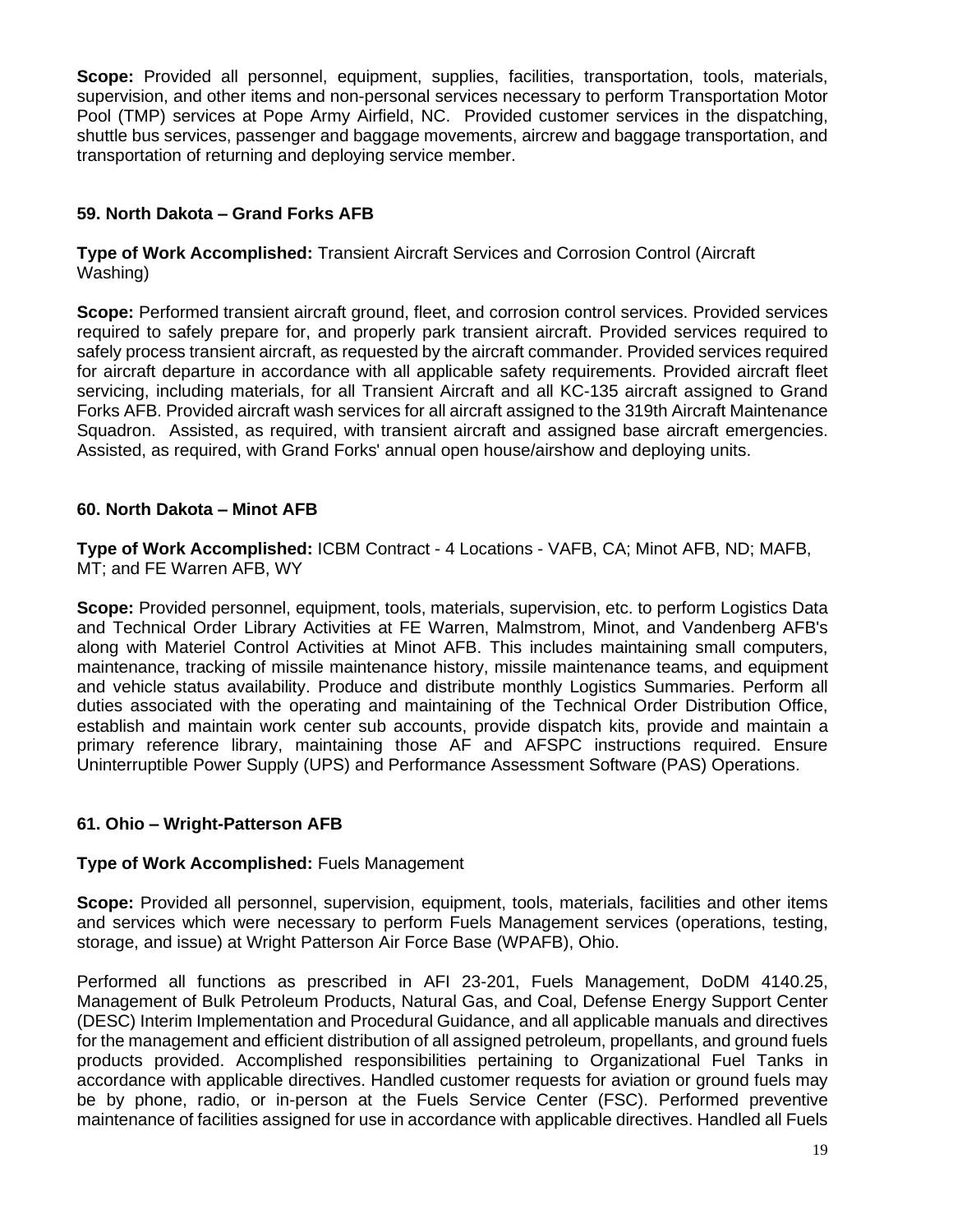Compliance and Environmental work, plus Laboratory testing/analysis and other duties, ensuring numerous petroleum products were safe for use.

# **62. Oklahoma – Tinker AFB**

## **Type of Work Accomplished:** Technical Order Distribution

**Scope:** Performed all duties associated with operating and maintaining of the Technical Order Distribution Office, e.g. establishing and maintaining work center sub-accounts, providing dispatch kits, and providing and maintaining a primary reference library.

#### **63. Type of Work Accomplished:** Base Supply

**Scope:** Provided all personnel, equipment, tools, materials, supervision, and other items and services necessary to perform Base Operating Support. This requirement included tenant units, Air Force Detachments, Satellites, and other off-base activities. Included meeting and providing Materiel Requirements; Requisition and Follow-up; Receipt and Storage of Materiel; Distribution and Issue Requirements; Inventory Control; Records Maintenance; Financial Management; and Customer Service Support.

#### **64. Type of Work Accomplished:** Base Supply (SBSS) and Munitions

**Scope:** Provide all personnel, vehicles, equipment, tools, materials, supervision, and other items and services necessary to manage and provide all Base Supply and Munitions services. Responsible for base supply, equipment and munitions accounts. Requisition, receive, inspect, store, issue, deliver, ship, transfer and dispose of supplies, equipment and munitions assets to support customers on Tinker AFB, to include tenant units and transient customers. Manage and provide services in the following functional areas: Precious Metals Recovery Program (PMRP), Duein-from -Maintenance (DIFM), Repair Cycle, Individual Equipment Unit (IEU), Bench Stock, Time Compliance Technical Order (TCTO), Supply Point, Demand Processing, Research, Hazardous Material Management System (HMMS), Stock Control, Equipment Management, Procedures and Analysis, Inventory, Readiness and Mobility, Customer Training, Document Control, and Munitions. Also process Depot Maintenance Accountability and Production System (DMAPS) rejects.

## **65. Type of Work Accomplished:** Fuels Management

**Scope:** Provided all personnel, equipment, tools, management, etc. to perform Fuels Management Services. Included performance of overall contract management, Fuels Laboratory, Fuels Product Distribution, Fuels Bulk Storage, Base Service Station, Cryogenics, Fuels Accounting, Fuels Administration, Compliance and Environmental, Resource Control Center, Checkpoint/Preventive Maintenance, and Material Control.

#### **66. Type of Work Accomplished:** Base Supply Material Storage & Distribution

**Scope:** Provided all personnel, equipment, tools, materials, supervision, and other items and services necessary to perform Base Operating Support, specifically the Material Storage and Distribution functions of Base Supply. This contract supported tenant units, Air Force Detachments, Satellites, and other off-base activities. It included general supply services, inventory control, mobility support, munitions and vehicle/equipment support. The scope of munitions functions was very robust, including a full-range of handling, shipping, packaging and customer support of conventional munitions.

**67. Type of Work Accomplished:** Technical Order Distribution Office and Maintenance Services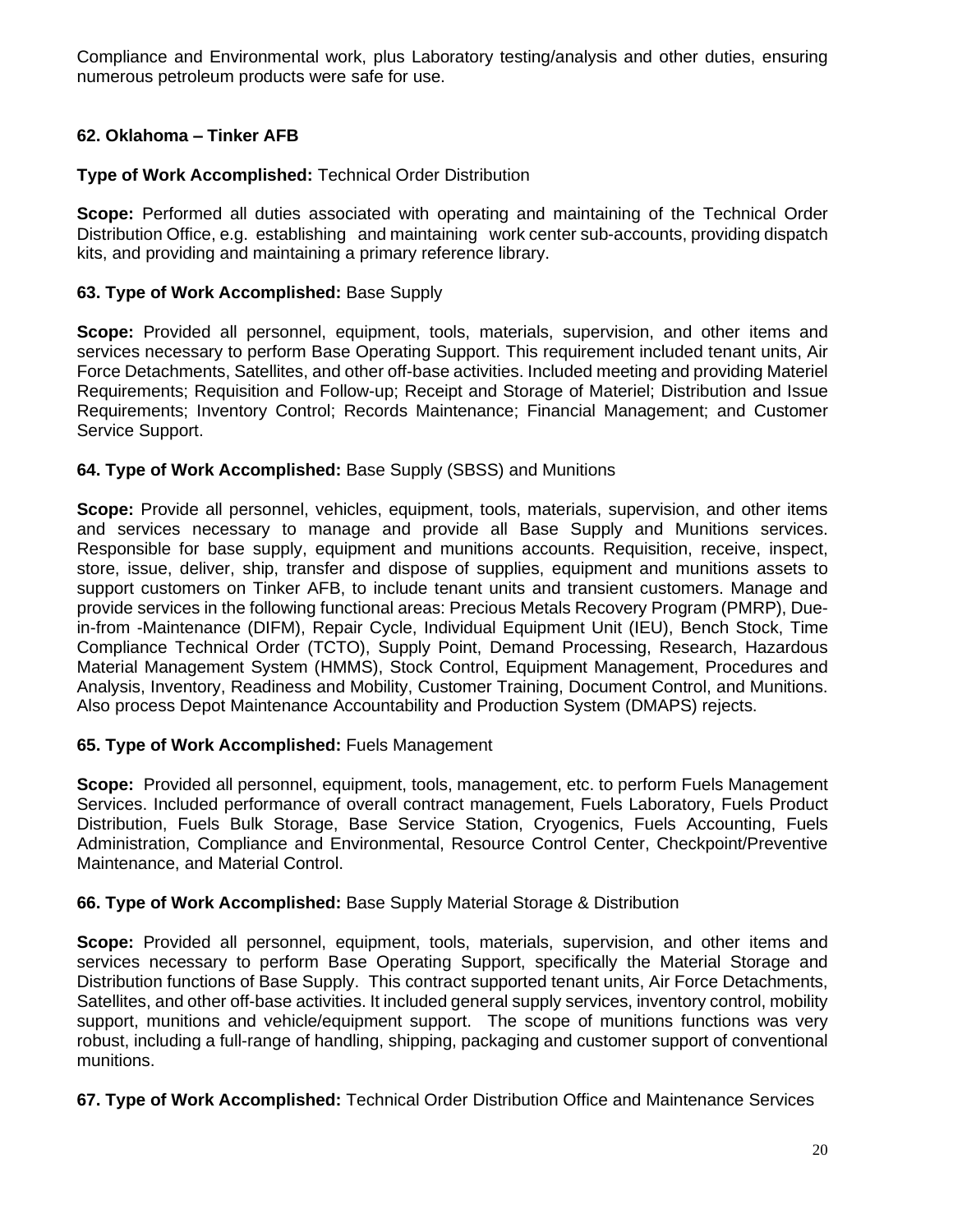**Scope:** Provide all labor, tools, equipment, test equipment, communication equipment, material, parts, quality control, transportation, inspection manuals, personal protective equipment and clothing, hearing and eye protection, and all incidentals necessary to perform as a Technical Order (TO) Distribution Office (TODO). Provide support to establish and maintain new and existing paper and digital Technical Order libraries, manage TO quantities, distribution, file data maintenance, copying whole or portions of paper Tech Orders, and routine and annual inspection of Type I and Type II Paper Technical Order Libraries. Workload consists of approximately 25,000 paper Tech Orders in 40 buildings, and 30 digital libraries with approximately 12,000 digital Tech Orders, and 70 eTool cabinets with 1,000 eTools in 15 buildings at Tinker AFB, OK for the 76 Maintenance Wing. Work includes maintenance of the physical appearance and condition of the libraries, binders, file folders and contents. Work also includes serving as the Subject Matter Expert (SME) for the technical data function and performing as liaison between the system technical staff and functional users.

# **68. South Carolina – Charleston AFB**

#### **Type of Work Accomplished:** Transient/Enroute Aircraft Services

**Scope:** Provided all personnel, equipment, tools, materials, supervision and other items and services to perform Transient Aircraft Maintenance Service at Charleston AFB, SC., to include Transient Alert Management and Control, Arrival Services, Processing Services, Departure Services within the timeframes established to meet transient aircraft arrival, processing and departure schedules. In addition, perform Facilities Management and maintenance emergency services and program management.

**69. Type of Work Accomplished:** Passenger Processing Services - Charleston International Airport, SC

**Scope:** Provided personnel, equipment, tools, materials, supervision, and other items necessary to perform Commercial Passenger Services for the Air Mobility Command (AMC) Commercial Gateways on all US Government and Civil Reserve Air Fleet (CRAF) aircraft owned/controlled or operating for AMC requiring services.

## **70. South Dakota – Ellsworth AFB**

#### **Type of Work Accomplished:** Transient Aircraft Services

**Scope:** Provide personnel, equipment, tools, materials, supervision and other items necessary to perform Transient Aircraft Services, including transient aircraft support services, management of control programs, facilities, ground and equipment maintenance and emergency or special events services.

#### **71. Texas – Austin**

#### **Type of Work Accomplished:** Facilities Maintenance and Custodial Services

**Scope:** Perform full facilities maintenance services for the VA IT Data Center and Treasury building in downtown Austin. Services include mechanical maintenance, custodial services, grounds maintenance, snow removal and pest control services.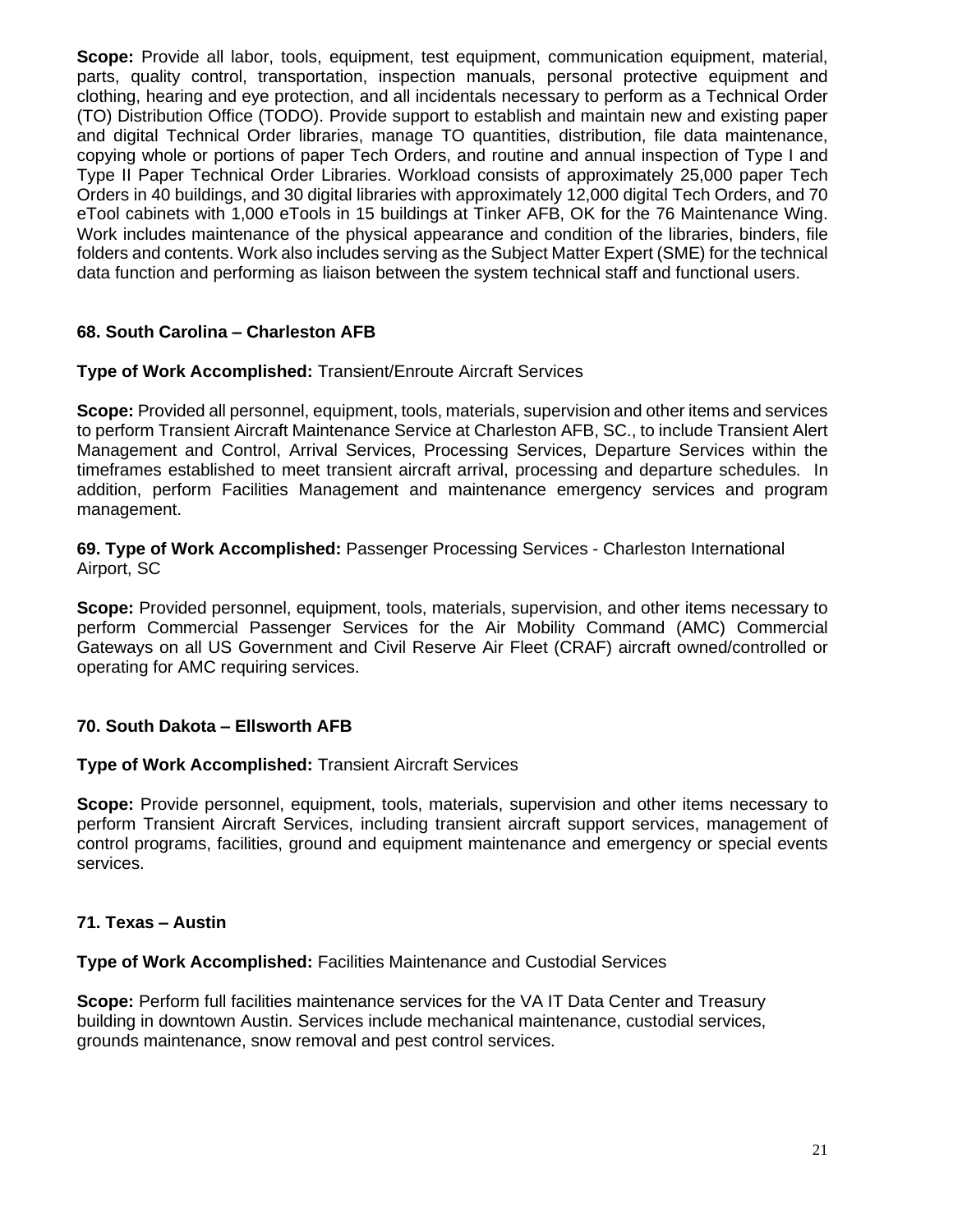# **72. Texas – Brooks AFB**

## **Type of Work Accomplished:** Chemical Inventory Management Services

**Scope:** Provided all personnel, equipment, tools, materials, and supervision and other items and services necessary to perform Chemical Inventory Management Services and Hazardous Waste (HAZW ASTE) Management Services. Duties included: Maintain inventory of stored chemicals; monitor requests for new chemicals; maintain computerized HAZW ASTE tracking system; and, eliminate excess dated chemicals from stock before they become hazardous waste.

## **73. Texas – Dyess AFB**

## **Type of Work Accomplished:** Transient Aircraft Services

**Scope:** Provided all personnel, equipment, tools, materials, supervision, and other items and services necessary to perform Transient Aircraft Services. Performed transient aircraft services to include aircraft arrival, processing and departure services in accordance with various directives. Performance included emergency services and support of special events.

## **74. Texas – Fort Sam Houston**

#### **Type of Work Accomplished:** Wounded Warrior Vehicle Operator Services

**Scope:** Transported Wounded Warriors and their family members to and from scheduled medical appointments and rehabilitation programs that cover the San Antonio, Austin and other surrounding areas. Vehicle Operators drove on shuttle routes daily, as well as to and from events that involve Wounded Warriors and their family members.

## **75. Texas – Fort Bliss**

## **Type of Work Accomplished:** Air Traffic Control Services

#### **Scope:**

**Scope:** Provided all personnel, equipment, tools, materials, supervision and other items and services necessary to perform Air Traffic Control Services at Biggs Army Airfield, Ft. Bliss, Texas. Responsible for providing ATC services including control of air traffic, monitor radio equipment, maintain audible recordings, provide OJT military ATC's, formulate and utilize detailed equipment checklists, maintain ATC equipment, provide advisory services, administrative services, facilities maintenance, environmental control, security and safety requirements, and support agreements. Fort Bliss has an ATC Tower to control air and ground traffic, and an Airspace Information Center (AIC) that provides flight following services to aircraft flying in Fort Bliss managed airspace and any training/test flight areas occupied by Ft Bliss stationed or tenant aircraft in a 10 nautical mile radius of Ft Bliss.

## **76. Texas – Goodfellow AFB**

## **Type of Work Accomplished:** Furnishings Management

**Scope:** Provided all management, labor, tools, equipment, transportation, and materials necessary to operate the base furnishings management office and maintain government-furnished property in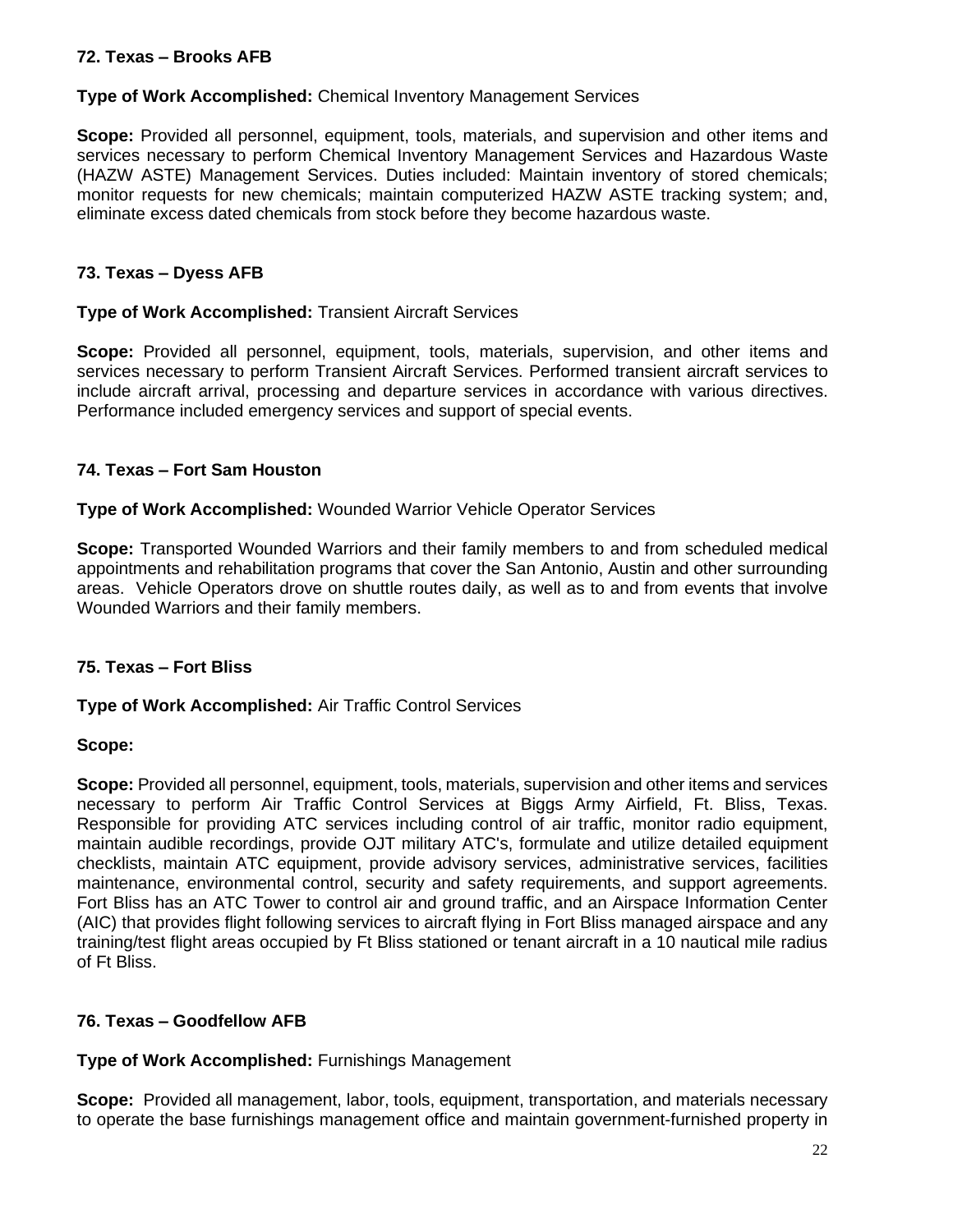support of Goodfellow Air Force Base. Services included providing furniture and furnishings for dormitories, lodging, unaccompanied officer and non-commissioned officer (NCO) quarters, and fire department sleeping and entertainment areas. Services also included inventory; repair; pickup and delivery; processing requisitions and work orders; establishing and maintaining budgets and plans; and all actions related to management of government- provided furniture, equipment, tools, facilities and other property.

# **77. Texas – Joint Base San Antonio**

# **Type of Work Accomplished:** Furnishings Management Operations

**Scope:** Provide Furnishings Management Operations (FMO), including all personnel, supervision, management, tools, pallets, materials/banding equipment and other equipment, transportation, forklifts, dollies, pallet jacks, and all materials necessary to successfully operate an FMO in accordance with Air Force Instruction (AFI) 32-6004, Furnishings Management. Major operational aspects include, but are not limited to, sustaining and managing warehouses, deliveries of furnishings and appliances, and repairing furniture and appliances.

Support is provided for seven (7) military installations in the Joint Base San Antonio (JBSA), TX community: Lackland AFB, Medina Training Annex, Kelly Field Annex, Camp Bullis Training Annex, Randolph AFB, Seguin Fire Station, and Fort Sam Houston. Management and operation throughout the JBSA community includes receiving, storing, issuing, repairing, delivering, and turn in of government- owned furnishings and appliances for use in government owned/leased quarters and other facilities. Some of the other functional areas include accountability and inventory, operation of the Enterprise Military Housing (EMH) automated database and utilization of other software programs. Operations comply with local, state, and Environmental Protection Agency (EPA) rules and regulations and other directives. Error-free accountability and inventory of furnishings and appliances is paramount.

# **78. Texas – Randolph AFB**

# **Type of Work Accomplished:** Transient Aircraft Services

**Scope:** Provided personnel, equipment, tools, materials, supervision, and other items and services necessary to perform transient aircraft services to include transient management/control, arrival services, processing and departure services; and, eliminate excess dated chemicals from stock before they become hazardous waste.

# **79. Type of Work Accomplished:** Airfield Management Services

**Scope:** Provided all personnel, equipment, tools, materials, and supervision and other items and services necessary to perform the Airfield Management function. Duties include: Flight Plan Processing, Vehicle Inspection/Operator Maintenance Services, Airfield Inspections, Handling Distinguished Visitors and Special Events.

# **80. Texas – San Antonio**

# **Type of Work Accomplished:** Facilities Maintenance and Custodial Services

**Scope:** Perform full facilities maintenance services for six federal facilities in the San Antonio area. Services include mechanical maintenance, custodial services, grounds maintenance, snow removal and pest control services. Buildings serviced: San Antonio Federal Building, J. Woods US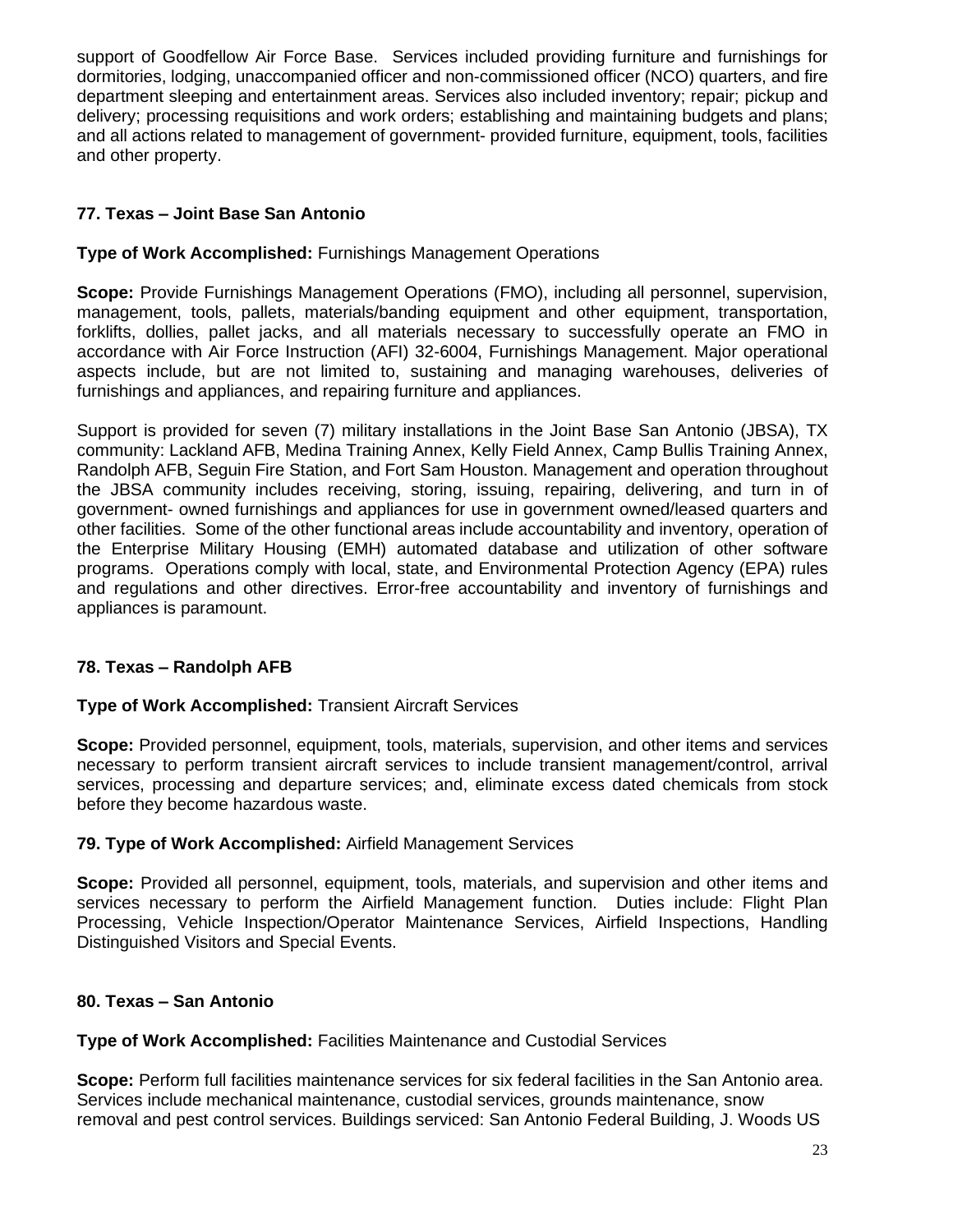Courthouse, Garcia Federal Building / US Courthouse, Spears Training Center, and the Federal Parking Garage in San Antonio. We also service the Pearsall Federal Building / US Courthouse in Pearsall, TX.

# **81. Texas – Sheppard AFB**

#### **Type of Work Accomplished:** Vehicle Maintenance

**Scope:** Provided all personnel, equipment, tools, materials, and supervision and other items and services necessary to perform Vehicle Maintenance Services at Sheppard AFB, TX. Duties include maintenance of general and special purpose vehicles to include refueling trucks and fire trucks; material control, maintenance control, reports and analysis, diagnosis and minor repair, tire repair, automotive body repair, paint, corrosion control, in the field repair, mobile services and recycle antifreeze.

## **82. Type of Work Accomplished:** Airfield Management

**Scope:** Provided all personnel, equipment, tools, materials, and supervision and other items and services necessary to perform the Airfield Management function. Duties included: Flight Plan Processing, Vehicle Inspection/Operator Maintenance Services, Airfield Inspections, Handling Distinguished Visitors and Special Events.

#### **83. Type of Work Accomplished:** Vehicle Operations and Maintenance

**Scope:** Provided all personnel, equipment, tools, materials, and supervision and other items and services necessary to perform Vehicle Operations and Maintenance services at Sheppard AFB, TX. Duties include dispatching scheduled and unscheduled vehicles, operate driver testing section, maintenance of general and special purpose vehicles to include refueling trucks and fire trucks.

## **84. Vermont – Land Ports of Entry (LPOE)**

**Type of Work Accomplished:** Facilities Operations and Maintenance Services, – various locations in Vermont

**Scope:** PMI provides management, supervision, personnel, labor, materials, equipment, and supplies and is responsible for the efficient, effective, economical, and satisfactory operation, scheduled and unscheduled maintenance, and repair of equipment and systems located within the property line of the Beebe Plain LPOE, Beecher Falls LPOE, Canaan LPOE, Derby I-91 LPOE, Derby Line Rt 5 LPOE, East Richford LPOE, North Troy LPOE, Norton LPOE, Richford LPOE and West Berkshire LPOE.

Work includes the following Electrical systems and equipment; Mechanical, plumbing, Building Automation System (BAS), heating, boilers, chillers, ventilation systems, exhaust systems and air conditioning (HVAC) systems and equipment; Fire protection and life safety systems and equipment; Building Monitor and Controls systems; Architectural and structural systems, fixtures, and equipment; Work Request and Work Order desk operations, to include record keeping using a National Computerized Maintenance Management System (NCMMS), as well as other administrative functions; Mechanical equipment for window washing (wall glider, tracks, davits, pedestals and associated equipment); Locks, keycard systems, vehicle barrier systems and static and dynamic bollard systems; Dock levelers and roll-up and sliding garage doors; and Elevator and vertical transportation systems, including locks and keycard systems.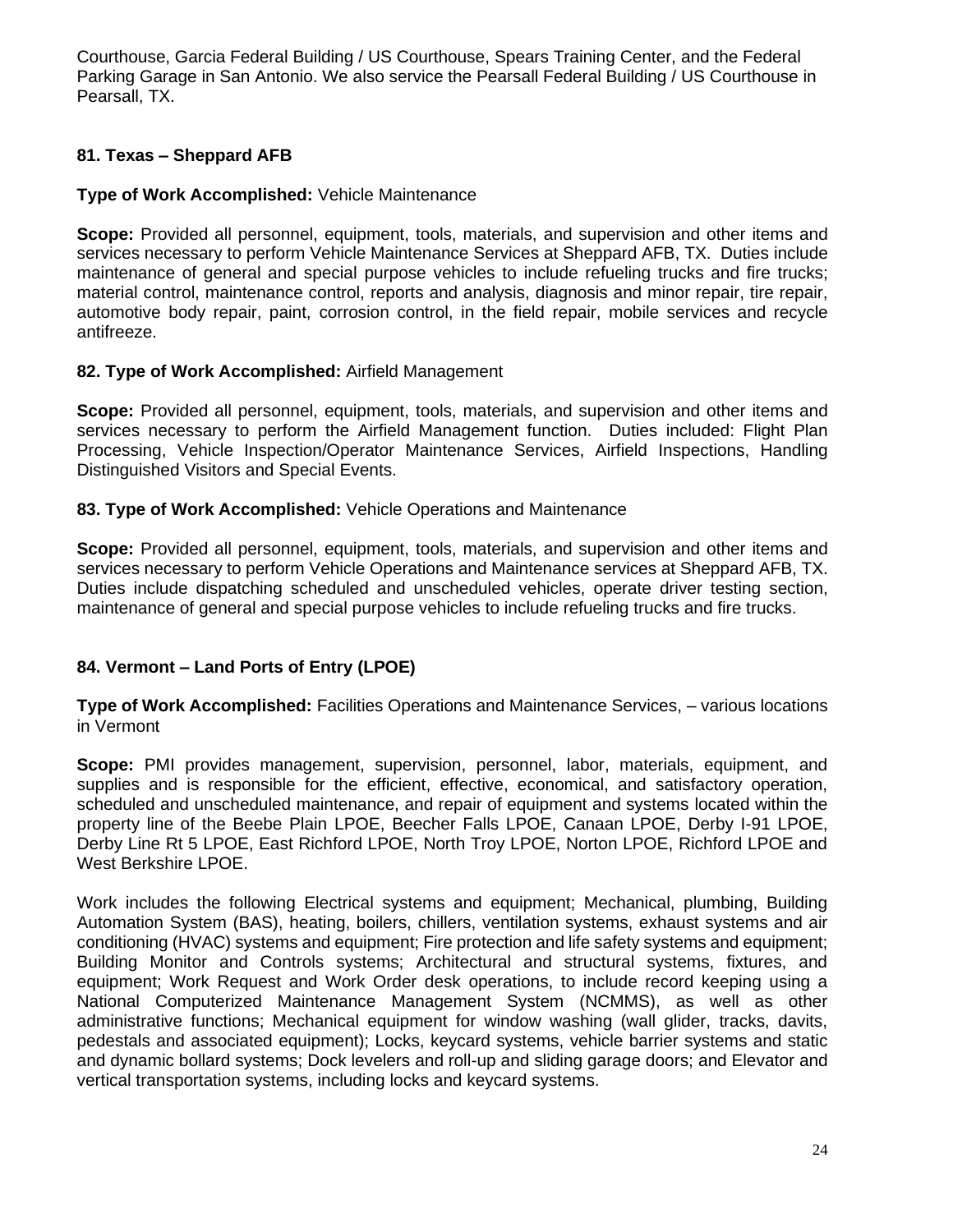## **85. Washington – Fairchild AFB**

## **Type of Work Accomplished:** Furnishings Management

**Scope:** Provided personnel, equipment, tools, materials and supervision to perform furnishings management procedures and to be primary custodian for all assets located in the backup warehouse and within housekeeping and non-housekeeping quarters. Also, provided customer support and maintained current lists of dormitory representatives having responsibilities and briefed of custodians of their supply responsibilities. We also provided maintenance of supply and equipment accounts, and provision of furnishings accountability.

#### **86. Type of Work Accomplished:** Transient Aircraft Services

**Scope:** Provided personnel, equipment, tools, materials, supervision, and other items and services necessary to perform transient aircraft services to include transient management/control, arrival services, processing and departure services.

#### **87. Washington – McChord AFB**

#### **Type of Work Accomplished:** Transient Aircraft Services

**Scope:** Provided all personnel, equipment, tools, materials, supervision and other items and services to perform Transient Aircraft Service at McChord AFB, W A, to include Transient Alert Management and Control, Arrival Services, Processing Services, Departure Services within the timeframes established to meet transient aircraft arrival, processing and departure schedules. In addition, perform Facilities Management and maintenance emergency services and program management.

## **88. Washington – SeaTac**

#### **Type of Work Accomplished:** Passenger Processing Services

**Scope:** Provided personnel, equipment, tools, materials, supervision, and other items necessary to perform Commercial Passenger Services for the Air Mobility Command (AMC) Commercial Gateways on all US Government and Civil Reserve Air Fleet (CRAF) aircraft owned/controlled or operating for AMC requiring services.

#### **89. Wisconsin – Gen Mitchell I AP-ARS**

#### **Type of Work Accomplished:** Base Operating Services

**Scope:** Performed nearly all Logistics-related duties on the installation. Duties were comparable with those of an Air Force Base Logistics Group. Responsibilities included Base Supply; Vehicle Operations and Maintenance; Fuels Management; Traffic Management; Real Property Maintenance and Services; and Airfield Management.

#### **90. Wyoming – FE Warren AFB**

**Type of Work Accomplished:** ICBM Contract - 4 Locations - VAFB, CA; MAFB, ND; MAFB, MT; and FE Warren AFB, WY